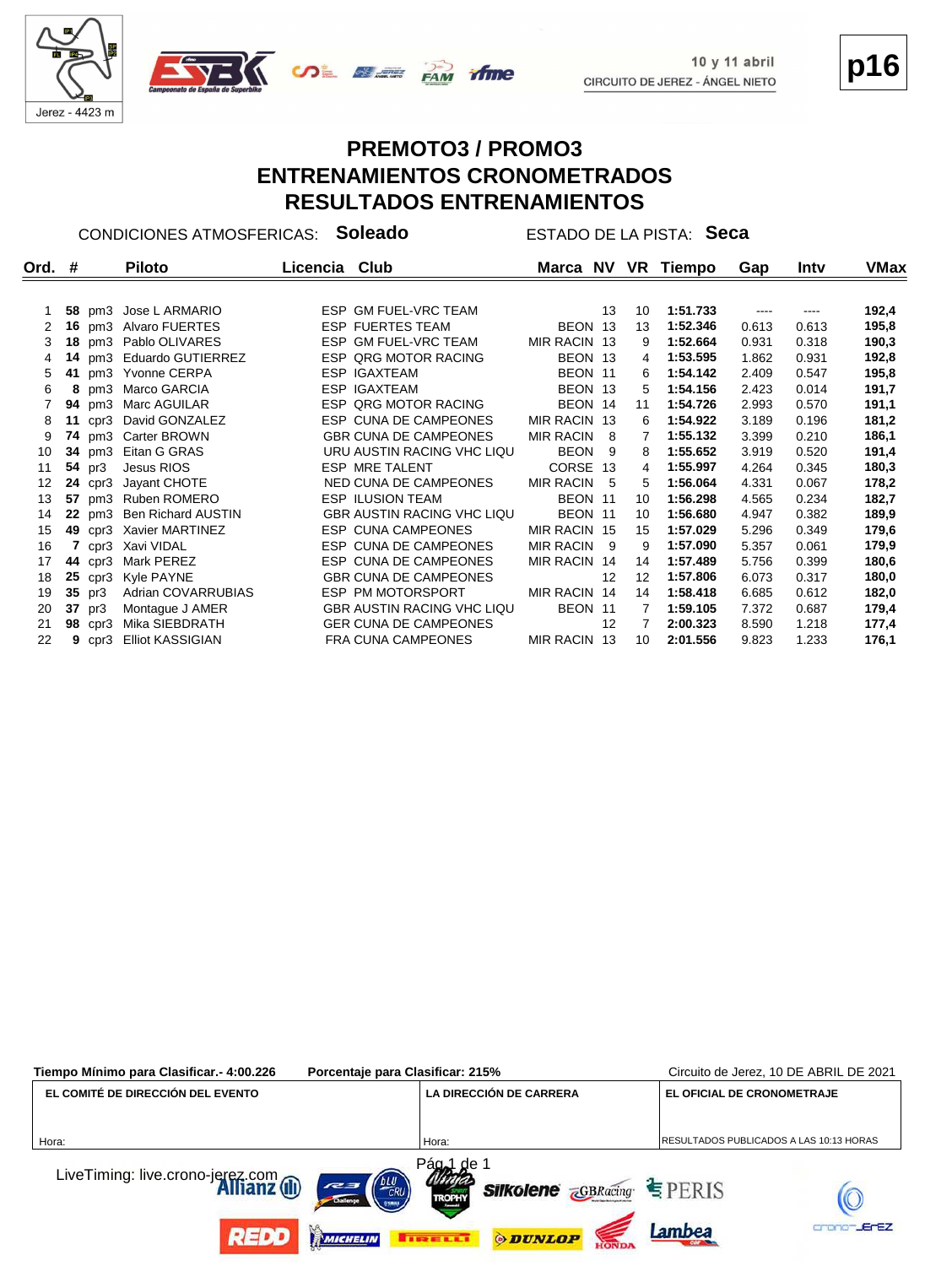

# **VUELTA A VUELTA ENTRENAMIENTOS CRONOMETRADOS PREMOTO3 / PROMO3**

| <b>Vuelta</b>  | $\overline{7}$ | 8         | 9                    | 11                   | 14                   | 16        | 18                   | 22        | 24                    | 25                   | 34        | 35        |
|----------------|----------------|-----------|----------------------|----------------------|----------------------|-----------|----------------------|-----------|-----------------------|----------------------|-----------|-----------|
| 1              | PIT EXIT       | 2:07.057  | 2:18.557             | 2:06.974             | 2:06.932             | 2:00.477  | PIT EXIT             | 2:05.231  | 2:07.590              | 2:12.796             | 2:05.114  | 2:11.865  |
| $\mathbf 2$    | 2:10.297       | 1:56.733  | 2:05.555             | 1:58.017             | 1:56.055             | 1:53.343  | 2:01.834             | 1:57.570  | 1:57.586              | 2:00.448             | 1:57.578  | 1:59.221  |
| 3              | 1:59.252       | 1:55.579  | 2:04.130             | 1:56.370             | 1:54.706             | 1:53.566  | 1:54.788             | 1:57.175  | 1:56.666              | 1:59.741             | 1:57.130  | 1:59.817  |
| 4              | PIT EXIT       | 1:55.193  | 2:02.242             | 1:55.350             | 1:53.595*            | 1:53.461  | 1:53.770             | 1:57.461  | 1:56.350              | 1:59.710             | 1:57.466  | 2:05.946  |
| 5              | PIT EXIT       | 1:54.156* | 2:02.154             | 1:54.964             | 1:55.495             | PIT EXIT  | 1:54.293             | 1:56.794  | 1:56.064*             | 1:59.533             | 1:56.846  | 2:00.719  |
| 6              | PIT EXIT       | 1:54.765  | 2:02.643             | 1:54.922*            | PIT EXIT             | 1:59.718  | PIT EXIT             | PIT EXIT  |                       | PIT EXIT             | PIT EXIT  | 1:58.792  |
| $\overline{7}$ | 2:03.490       | PIT EXIT  | 2:02.250             | 1:55.261             | 2:04.888             | 1:52.822  | 2:02.783             | 2:09.090  |                       | 2:03.484             | 2:07.236  | 1:59.140  |
| 8              | 1:57.281       | 2:04.580  | 2:01.978             | 1:56.045             | 1:56.569             | 1:53.039  | 1:53.709             | 2:08.322  |                       | 1:58.216             | 1:55.652* | 1:58.621  |
| 9              | 1:57.090*      | 1:55.207  | 2:01.656             | PIT EXIT             | 1:55.764             | 1:52.830  | 1:52.664*            | 1:57.176  |                       | 1:58.787             | 1:55.887  | 1:59.360  |
| 10             |                | 1:55.104  | 2:01.556*            | 2:07.964             | PIT EXIT             | 1:52.485  | 1:52.958             | 1:56.680* |                       | 2:00.340             |           | 1:59.074  |
| 11             |                | 1:55.133  | 2:01.798             | 1:56.693             | 2:08.197             | 1:52.536  | 1:53.428             | 1:56.895  |                       | 1:58.552             |           | PIT EXIT  |
| 12             |                | 1:54.759  | 2:02.107             | 1:55.813             | 1:55.564             | 2:02.779  | 1:53.731             |           |                       | 1:57.806*            |           | 2:07.840  |
| 13             |                | 1:54.677  | 2:02.679             | 1:55.718             | 1:54.426             | 1:52.346* | 1:53.567             |           |                       |                      |           | 1:58.483  |
|                |                |           |                      |                      |                      |           |                      |           |                       |                      |           |           |
| 14             |                |           |                      |                      |                      |           |                      |           |                       |                      |           | 1:58.418* |
|                |                |           |                      |                      |                      |           |                      |           |                       |                      |           |           |
| <b>Vuelta</b>  | 37             | 41        | 44                   | 49                   | 54                   | 57        | 58                   | 74        | 94                    | 98                   |           |           |
|                | 2:14.886       | 2:08.681  | 2:11.564             | 2:10.003             | 2:07.670             | 2:17.574  | PIT EXIT             | 2:05.041  | PIT EXIT              | 2:19.102             |           |           |
| 2              | 2:01.596       | 1:56.209  | 1:58.952             | 1:59.525             | 1:56.444             | 2:00.942  | 2:04.067             | 1:56.601  | 2:04.488              | 2:04.154             |           |           |
| 3              | 2:00.356       | 1:55.154  | 1:59.339             | 2:00.764             | 1:58.163             | 1:58.734  | 1:52.843             | 1:55.510  |                       | 2:02.639             |           |           |
| 4              | 2:01.806       | 1:54.762  | PIT EXIT             | 1:59.897             | 1:55.997*            | 1:57.513  | 1:52.581             |           | 1:55.332              | 2:01.640             |           |           |
| 5              | 2:00.055       | 1:54.346  | PIT EXIT             | 1:58.968             | PIT EXIT             | PIT EXIT  |                      | PIT EXIT  | 1:54.772              | 2:00.815             |           |           |
| 6              | 1:59.261       | 1:54.142* | 2:11.999             | 1:58.834             | 2:04.600             | PIT EXIT  | PIT EXIT             | 2:00.601  | 1:55.114              | 2:00.578             |           |           |
| 7              | 1:59.105*      | PIT EXIT  | 1:58.929             | 1:59.459             | 1:57.447             | 2:09.067  | 2:05.575             | 1:55.132* | PIT EXIT              | 2:00.323*            |           |           |
| 8              | PIT EXIT       | 2:06.089  | 1:58.435             | 1:59.021             | PIT EXIT             | 1:57.127  | 1:52.000             | 1:56.369  | 2:04.230              | 2:01.352             |           |           |
| 9              | 2:14.526       | 1:54.664  | 1:57.675             | PIT EXIT             | 2:02.235             | 1:56.454  | 1:51.986             |           | 1:55.993              | 2:01.794             |           |           |
| 10             | 1:59.975       | 1:58.418  | 1:58.630             | 2:07.164             | 1:57.586             | 1:56.298* | $1:51.733*$          |           | 1:55.085              | PIT EXIT             |           |           |
| 11<br>12       | 1:59.232       | 2:10.588  | PIT EXIT<br>2:04.844 | 1:58.501<br>1:57.774 | PIT EXIT<br>2:01.762 | 1:56.425  | 1:57.569<br>1:52.069 |           | 1:54.726*<br>1:56.669 | 2:10.491<br>2:01.511 |           |           |

 **1** 1:58.402 **1:57.850 1:58.135 1:52.197 1:55.585** 1:57.489 **1:57.489** 1:57.460 **1:57.460** 1:57.460 **1:55.030** 

1:57.029\*

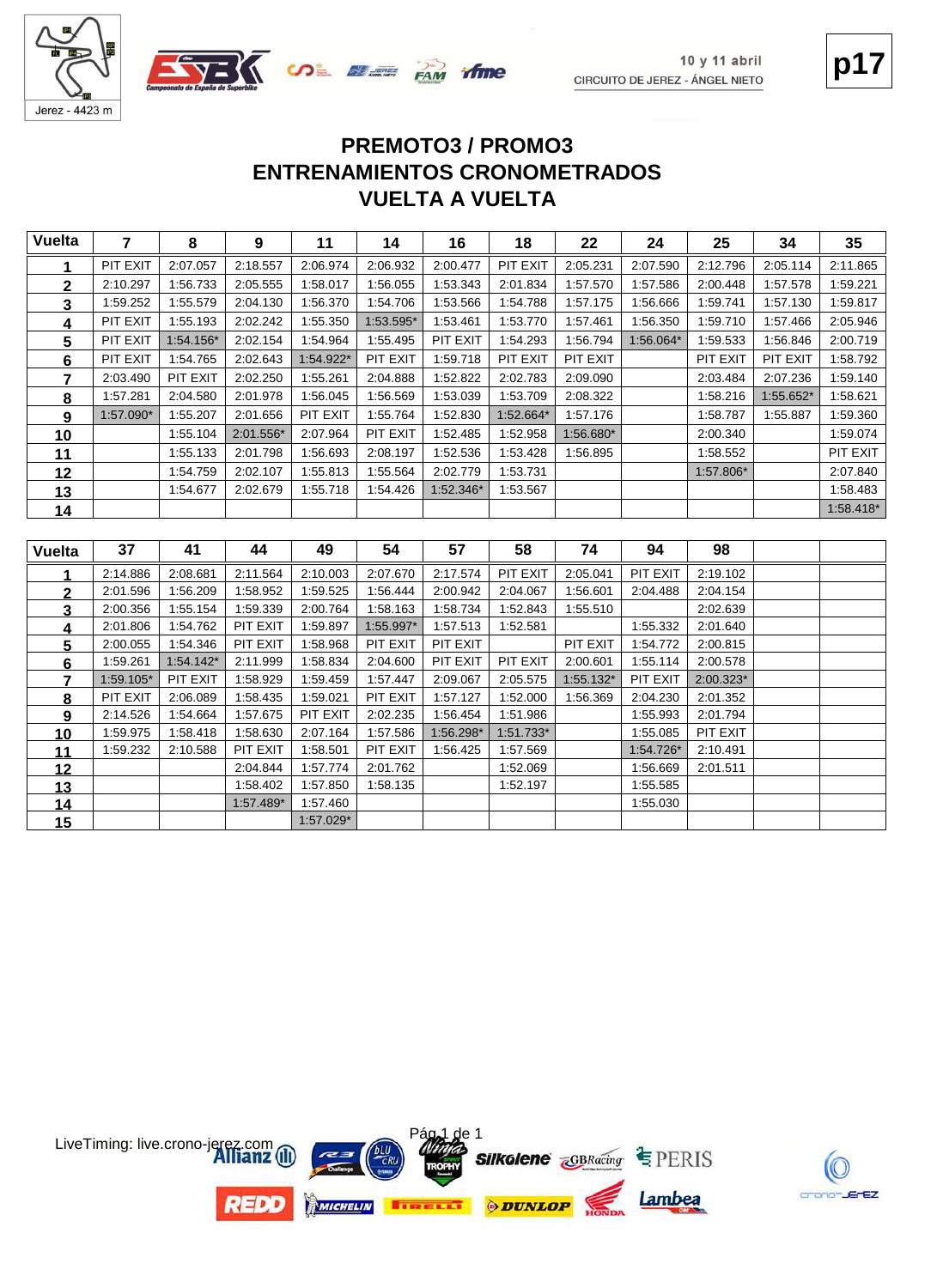



| <b>Número</b>           |                                    | 7                                      | 8                                     | 9                                    | 11                                                 | 14                                       | 16                                   | 18                                 |
|-------------------------|------------------------------------|----------------------------------------|---------------------------------------|--------------------------------------|----------------------------------------------------|------------------------------------------|--------------------------------------|------------------------------------|
| Vta                     |                                    | Vuelta<br>Sector                       | Sector Vuelta                         | Sector Vuelta                        | Vuelta<br>Sector                                   | Sector Vuelta                            | Sector Vuelta                        | Sector Vuelta                      |
|                         | IP1                                | 41.913<br>41.913                       | 36.561<br>36.561                      | 40.918<br>40.918                     | 36.485<br>36.485                                   | 36.874<br>36.874                         | 32.486<br>32.486                     | 37.439<br>37.439                   |
|                         | IP <sub>2</sub>                    | 22.962 1:04.875                        | 55.306<br>18.745                      | 20.057<br>1:00.975                   | 19.225<br>55.710                                   | 18.742<br>55.616                         | 17.602<br>50.088                     | 18.286<br>55.725                   |
| $\mathbf 1$             | IP3                                | 42.814 1:47.689                        | 35.618<br>1:30.924                    | 38.100<br>1:39.075                   | 34.520<br>1:30.230                                 | 34.681<br>1:30.297                       | 33.879<br>1:23.967                   | 35.181<br>1:30.906                 |
|                         | IP4                                | 26.441 2:14.130                        | 1:52.163<br>21.239                    | 2:02.193<br>23.118                   | 1:51.819<br>21.589                                 | 1:52.086<br>21.789                       | 1:45.766<br>21.799                   | 21.917 1:52.823                    |
|                         | FL                                 | 2:19.93 PIT EXIT                       | 14.894 2:07.057                       | 2:18.557<br>16.364                   | 2:06.974<br>15.155                                 | 2:06.932<br>14.846                       | 14.711<br>2:00.477                   | 36.269 PIT EXIT                    |
|                         | IP <sub>1</sub>                    | 39.134<br>39.134                       | 28.589<br>28.589                      | 31.387<br>31.387                     | 28.944<br>28.944                                   | 28.385<br>28.385                         | 27.653<br>27.653                     | 32.906<br>32.906                   |
|                         | IP <sub>2</sub>                    | 18.880<br>58.014                       | 46.396<br>17.807                      | 19.329<br>50.716                     | 18.034<br>46.978                                   | 17.687<br>46.072                         | 17.107<br>44.760                     | 17.954<br>50.860                   |
| $\mathbf{2}$            | IP3                                | 35.151<br>1:33.165                     | 34.482 1:20.878                       | 36.629<br>1:27.345                   | 35.013<br>1:21.991                                 | 33.659<br>1:19.731                       | 33.450<br>1:18.210                   | 33.252 1:24.112                    |
|                         | IP4                                | 21.827 1:54.992                        | 20.931<br>1:41.809                    | 22.262<br>1:49.607                   | 21.000<br>1:42.991                                 | 21.628<br>1:41.359                       | 1:38.861<br>20.651                   | 20.922 1:45.034                    |
|                         | FL                                 | 15.305 2:10.297                        | 14.924<br>1:56.733                    | 15.948<br>2:05.555                   | 1:58.017<br>15.026                                 | 14.696<br>1:56.055                       | 14.482 1:53.343                      | 16.800 2:01.834                    |
|                         | IP1                                | 29.307<br>29.307                       | 28.516<br>28.516                      | 30.375<br>30.375                     | 28.527<br>28.527                                   | 28.531<br>28.531                         | 27.909<br>27.909                     | 28.133<br>28.133                   |
|                         | IP <sub>2</sub>                    | 18.510<br>47.817                       | 17.678<br>46.194                      | 19.093<br>49.468                     | 17.851<br>46.378                                   | 17.740<br>46.271                         | 17.486<br>45.395                     | 17.723<br>45.856                   |
| $\mathbf{3}$            | IP3                                | 34.591<br>1:22.408                     | 33.589<br>1:19.783                    | 1:25.836<br>36.368                   | 33.922 1:20.300                                    | 33.057<br>1:19.328                       | 32.867 1:18.262                      | 33.260 1:19.116                    |
|                         | IP4                                | 21.668<br>1:44.076                     | 1:40.830<br>21.047                    | 22.289<br>1:48.125                   | 21.057<br>1:41.357                                 | 20.928<br>1:40.256                       | 20.782 1:39.044                      | 20.873<br>1:39.989                 |
|                         | FL                                 | 15.176<br>1:59.252                     | 14.749<br>1:55.579                    | 2:04.130<br>16.005                   | 15.013<br>1:56.370                                 | 14.450<br>1:54.706                       | 14.522 1:53.566                      | 14.799 1:54.788                    |
|                         | IP <sub>1</sub>                    | 29.224<br>29.224                       | 28.487<br>28.487                      | 29.884<br>29.884                     | 28.401<br>28.401                                   | <u>27.800</u><br><u>27.800</u>           | 27.811<br>27.811                     | 27.886<br>27.886                   |
| 4                       | IP <sub>2</sub><br>IP3             | 18.479<br>47.703<br>36.888<br>1:24.591 | 17.693<br>46.180                      | 18.677<br>48.561<br>1:24.209         | 17.856<br>46.257                                   | 17.396<br>45.196                         | 17.400<br>45.211<br>32.983           | 17.492<br>45.378                   |
|                         | IP4                                | 26.353 1:50.944                        | 33.519 1:19.699<br>20.876<br>1:40.575 | 35.648<br>22.183<br>1:46.392         | 33.306<br>1:19.563<br>20.859<br>1:40.422           | 32.984<br>1:18.180<br>20.984<br>1:39.164 | 1:18.194<br>20.768<br>1:38.962       | 32.867 1:18.245<br>20.757 1:39.002 |
|                         | FL                                 | 4:25.26 PIT EXIT                       | 14.618 1:55.193                       | 15.850<br>2:02.242                   | 14.928<br>1:55.350                                 | 14.431<br>1:53.595                       | 14.499 1:53.461                      | 14.768 1:53.770                    |
|                         | IP <sub>1</sub>                    | 39.872<br>39.872                       | 27.946<br>27.946                      | 29.793<br>29.793                     | 28.144<br>28.144                                   | 28.289<br>28.289                         | 29.251<br>29.251                     | 28.179<br>28.179                   |
|                         | IP <sub>2</sub>                    | 23.580<br>1:03.452                     | 45.531<br>17.585                      | 18.655<br>48.448                     | 17.838<br>45.982                                   | 17.698<br>45.987                         | 17.515<br>46.766                     | 17.533<br>45.712                   |
| $\overline{\mathbf{5}}$ | IP <sub>3</sub>                    | 43.505 1:46.957                        | 1:18.790<br>33.259                    | 35.529<br>1:23.977                   | 33.191<br>1:19.173                                 | 33.312 1:19.299                          | 34.045<br>1:20.811                   | 32.991 1:18.703                    |
|                         | IP4                                | 30.163 2:17.120                        | 20.752<br>1:39.542                    | 22.059<br>1:46.036                   | 20.836<br>1:40.009                                 | 21.576<br>1:40.875                       | 21.902 1:42.713                      | 20.914 1:39.617                    |
|                         | FL                                 | 5:39.32 PIT EXIT                       | 1:54.156<br>14.614                    | 2:02.154<br>16.118                   | 14.955<br>1:54.964                                 | 14.620 1:55.495                          | 3:17.97 PIT EXIT                     | 14.676 1:54.293                    |
|                         | IP <sub>1</sub>                    | 38.277<br>38.277                       | 28.241<br>28.241                      | 30.030<br>30.030                     | 28.040<br>28.040                                   | 28.601<br>28.601                         | 33.184<br>33.184                     | 28.313<br>28.313                   |
|                         | IP <sub>2</sub>                    | 19.350<br>57.627                       | 17.628<br>45.869                      | 18.806<br>48.836                     | 17.827<br>45.867                                   | 17.640<br>46.241                         | 17.862<br>51.046                     | 17.777<br>46.090                   |
| 6                       | IP <sub>3</sub>                    | 34.752 1:32.379                        | 33.372 1:19.241                       | 1:24.562<br>35.726                   | 33.210<br>1:19.077                                 | 33.756<br>1:19.997                       | 33.254<br>1:24.300                   | 33.232 1:19.322                    |
|                         | IP4                                | 22.518 1:54.897                        | 1:40.189<br>20.948                    | 22.125<br>1:46.687                   | 20.773<br>1:39.850                                 | 22.639<br>1:42.636                       | 20.874<br>1:45.174                   | 21.465 1:40.787                    |
|                         | FL                                 | 44.945 PIT EXIT                        | 14.576 1:54.765                       | 15.956<br>2:02.643                   | 1:54.922<br>15.072                                 | 3:12.35 PIT EXIT                         | 14.544 1:59.718                      | 5:32.36 PIT EXIT                   |
|                         | IP1                                | 33.631<br>33.631                       | 28.077<br>28.077                      | 29.809<br>29.809                     | 28.232<br>28.232                                   | 37.424<br>37.424                         | 27.671<br>27.671                     | 33.233<br>33.233                   |
|                         | IP <sub>2</sub>                    | 18.395<br>52.026                       | 17.553<br>45.630                      | 18.796<br>48.605                     | 18.022<br>46.254                                   | 17.732<br>55.156                         | 17.462<br>45.133                     | 18.280<br>51.513                   |
| $\overline{\mathbf{7}}$ | IP3                                | 34.640<br>1:26.666                     | 33.411<br>1:19.041                    | 1:24.183<br>35.578                   | 33.300<br>1:19.554                                 | 33.535<br>1:28.691                       | 32.736<br>1:17.869                   | 33.498<br>1:25.011                 |
|                         | IP4                                | 21.725<br>1:48.391                     | 21.613<br>1:40.654                    | 22.202<br>1:46.385                   | 20.697<br>1:40.251                                 | 21.559<br>1:50.250                       | 20.603<br>1:38.472                   | 21.010 1:46.021                    |
|                         | FL<br>IP1                          | 15.099 2:03.490                        | 5:01.39 PIT EXIT                      | 15.865 2:02.250                      | 15.010<br>1:55.261<br>28.489                       | 14.638<br>2:04.888                       | 14.350 1:52.822                      | 16.762 2:02.783<br>27.766          |
|                         | IP <sub>2</sub>                    | 28.648<br>28.648<br>18.026<br>46.674   | 35.841<br>35.841<br>54.890<br>19.049  | 29.884<br>29.884<br>18.688<br>48.572 | 28.489<br>18.004<br>46.493                         | 28.449<br>28.449<br>17.622<br>46.071     | 27.771<br>27.771<br>17.447<br>45.218 | 27.766<br>17.767<br>45.533         |
| 8                       | IP <sub>3</sub>                    | 1:20.732<br>34.058                     | 34.013<br>1:28.903                    | 35.412 1:23.984                      | 33.499<br>1:19.992                                 | 34.261<br>1:20.332                       | 32.764<br>1:17.982                   | 33.031<br>1:18.564                 |
|                         | IP4                                | 1:42.242<br>21.510                     | 21.039<br>1:49.942                    | 22.081<br>1:46.065                   | 21.148<br>1:41.140                                 | 21.640<br>1:41.972                       | 20.582<br>1:38.564                   | 20.488<br>1:39.052                 |
|                         | FL                                 | 1:57.281<br>15.039                     | 14.638 2:04.580                       | 15.913 2:01.978                      | 14.905<br>1:56.045                                 | 14.597 1:56.569                          | 14.475 1:53.039                      | 1:53.709<br>14.657                 |
|                         | IP1                                | 28.771<br>28.771                       | 28.171<br>28.171                      | 29.889<br>29.889                     | 28.462<br>28.462                                   | 28.304<br>28.304                         | 27.481<br>27.481                     | 27.442<br>27.442                   |
|                         | IP <sub>2</sub>                    | 18.212<br>46.983                       | 17.819<br>45.990                      | 18.860<br>48.749                     | 18.033<br>46.495                                   | 17.707<br>46.011                         | 17.272<br>44.753                     | 44.790<br>17.348                   |
| 9                       | IP <sub>3</sub>                    | 33.853<br>1:20.836                     | 33.476 1:19.466                       | 35.417 1:24.166                      | 33.497 1:19.992                                    | 33.672 1:19.683                          | 32.964 1:17.717                      | 32.572 1:17.362                    |
|                         | IP4                                | 21.278 1:42.114                        | 20.978 1:40.444                       | 21.825 1:45.991                      | 22.981 1:42.973                                    | 21.495 1:41.178                          | 20.738 1:38.455                      | 20.562 1:37.924                    |
|                         | FL.                                | 14.976 1:57.090                        | 14.763 1:55.207                       | 15.665 2:01.656                      | 6:16.22 PIT EXIT                                   | 14.586 1:55.764                          | 14.375 1:52.830                      | 14.740 1:52.664                    |
|                         | IP1                                |                                        | 28.041<br>28.041                      | 29.573<br>29.573                     | 40.384<br>40.384                                   | 28.325<br>28.325                         | 27.473<br>27.473                     | 27.521<br>27.521                   |
|                         | IP <sub>2</sub>                    |                                        | 45.643<br>17.602                      | 48.271<br>18.698                     | 18.090<br>58.474                                   | 17.637<br>45.962                         | 17.289<br>44.762                     | 17.393<br>44.914                   |
| 10                      | IP <sub>3</sub>                    |                                        | 33.430 1:19.073                       | 35.323 1:23.594                      | 33.566 1:32.040                                    | 33.417 1:19.379                          | 32.708 1:17.470                      | 32.700 1:17.614                    |
|                         | IP4                                |                                        | 21.208 1:40.281                       | 1:45.674<br>22.080                   | 21.164 1:53.204                                    | 22.191 1:41.570                          | 20.662 1:38.132                      | 20.669 1:38.283                    |
|                         | <b>FL</b>                          |                                        | 14.823 1:55.104                       | 15.882 2:01.556                      | 14.760 2:07.964                                    | 1:45.17 PIT EXIT                         | 14.353 1:52.485                      | 14.675 1:52.958                    |
|                         | IP1                                |                                        | 28.280<br>28.280                      | 29.770<br>29.770                     | 28.374<br>28.374                                   | 37.214<br>37.214                         | 27.491<br>27.491                     | 27.841<br>27.841                   |
| $ 11\rangle$            | IP <sub>2</sub><br>IP <sub>3</sub> |                                        | 46.034<br>17.754                      | 48.468<br>18.698                     | 17.937<br>46.311                                   | 55.649<br>18.435                         | 17.312<br>44.803                     | 17.456<br>45.297                   |
|                         | IP4                                |                                        | 33.430 1:19.464<br>21.021 1:40.485    | 35.416 1:23.884<br>22.161 1:46.045   | 33.582 1:19.893                                    | 35.004 1:30.653<br>22.368 1:53.021       | 32.753 1:17.556<br>20.610 1:38.166   | 32.795 1:18.092<br>20.680 1:38.772 |
|                         | <b>FL</b>                          |                                        | 14.648 1:55.133                       |                                      | 21.530 1:41.423<br>15.753 2:01.798 15.270 1:56.693 | 15.176 2:08.197                          | 14.370 1:52.536                      | 14.656 1:53.428                    |
|                         |                                    |                                        |                                       |                                      |                                                    |                                          |                                      |                                    |

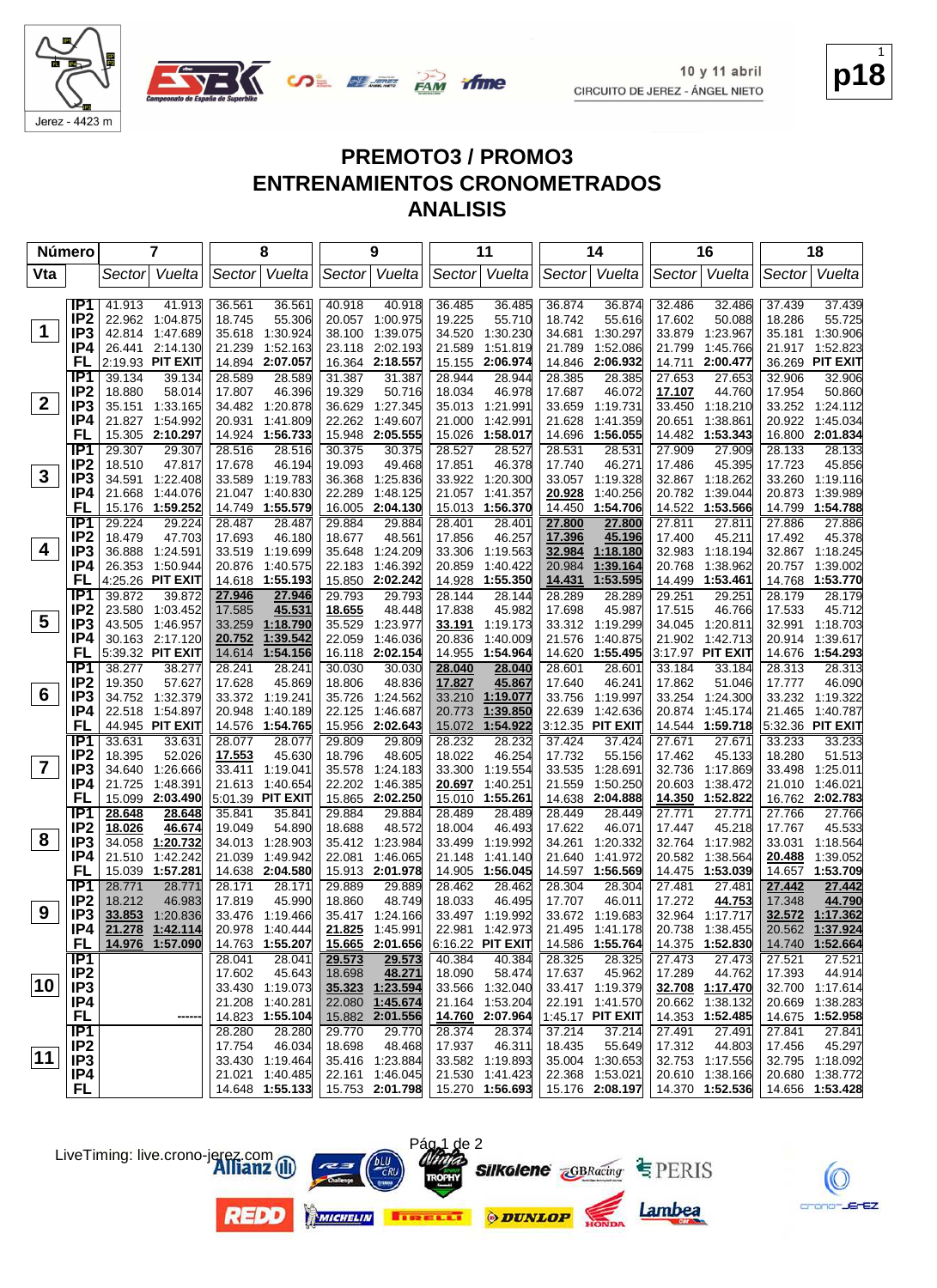

**p18** 1

|              | <b>Número</b>                                           |        |        |                                                | 8                                                    |                                                | 9                                                    |                                                | 11                                                   |                                                | 14                                                   |                                                | 16                                                   |                                                | 18                                                   |
|--------------|---------------------------------------------------------|--------|--------|------------------------------------------------|------------------------------------------------------|------------------------------------------------|------------------------------------------------------|------------------------------------------------|------------------------------------------------------|------------------------------------------------|------------------------------------------------------|------------------------------------------------|------------------------------------------------------|------------------------------------------------|------------------------------------------------------|
| Vta          |                                                         | Sector | Vuelta | Sector                                         | Vuelta                                               | Sector                                         | Vuelta                                               | Sector                                         | Vuelta                                               | Sector                                         | Vuelta                                               | Sector                                         | Vuelta                                               | Sector                                         | Vuelta                                               |
| $ 12\rangle$ | IP1<br>IP <sub>2</sub><br>IP3<br>IP4<br>FL              |        |        | 28.173<br>17.858<br>33.246<br>20.926<br>14.556 | 28.173<br>46.031<br>1:19.277<br>1:40.203<br>1:54.759 | 30.027<br>18.786<br>35.497<br>22.030<br>15.767 | 30.027<br>48.813<br>1:24.310<br>1:46.340<br>2:02.107 | 28.589<br>18.139<br>33.301<br>20.959<br>14.825 | 28.589<br>46.728<br>1:20.029<br>1:40.988<br>1:55.813 | 28.119<br>17.699<br>33.532<br>21.619<br>14.595 | 28.119<br>45.818<br>1:19.350<br>1:40.969<br>1:55.564 | 31.075<br>17.952<br>34.542<br>21.541<br>17.669 | 31.075<br>49.027<br>1:23.569<br>1:45.110<br>2:02.779 | 27.666<br>17.671<br>32.843<br>20.898<br>14.653 | 27.666<br>45.337<br>1:18.180<br>1:39.078<br>1:53.731 |
| 13           | $\overline{IP1}$<br>IP <sub>2</sub><br>IP3<br>IP4<br>FL |        |        | 28.133<br>17.682<br>33.340<br>20.837<br>14.685 | 28.133<br>45.815<br>1:19.155<br>1:39.992<br>1:54.677 | 29.910<br>18.788<br>35.846<br>22.410<br>15.725 | 29.910<br>48.698<br>1:24.544<br>1:46.954<br>2:02.679 | 28.344<br>17.905<br>33.395<br>21.169<br>14.905 | 28.344<br>46.249<br>1:19.644<br>1:40.813<br>1:55.718 | 28.240<br>17.470<br>32.998<br>21.234<br>14.484 | 28.240<br>45.710<br>1:18.708<br>1:39.942<br>1:54.426 | 27.370<br>17.389<br>32.733<br>20.362<br>14.492 | 27.370<br>44.759<br>1:17.492<br>1:37.854<br>1:52.346 | 27.946<br>17.339<br>32.967<br>20.773<br>14.542 | 27.946<br>45.285<br>1:18.252<br>1:39.025<br>1:53.567 |
| 14           | IP1<br>IP <sub>2</sub><br>IP3<br>IP4<br>FL              |        |        |                                                | ------                                               |                                                | -----                                                |                                                | ------                                               |                                                | ------                                               | 27.674<br>17.373<br>32.869<br>22.209           | 27.674<br>45.047<br>1:17.916<br>1:40.125<br>------   |                                                |                                                      |
| 15           | IP1<br>IP2<br>IP3<br>IP4<br>FL                          |        |        |                                                |                                                      |                                                |                                                      |                                                |                                                      |                                                |                                                      |                                                |                                                      |                                                |                                                      |



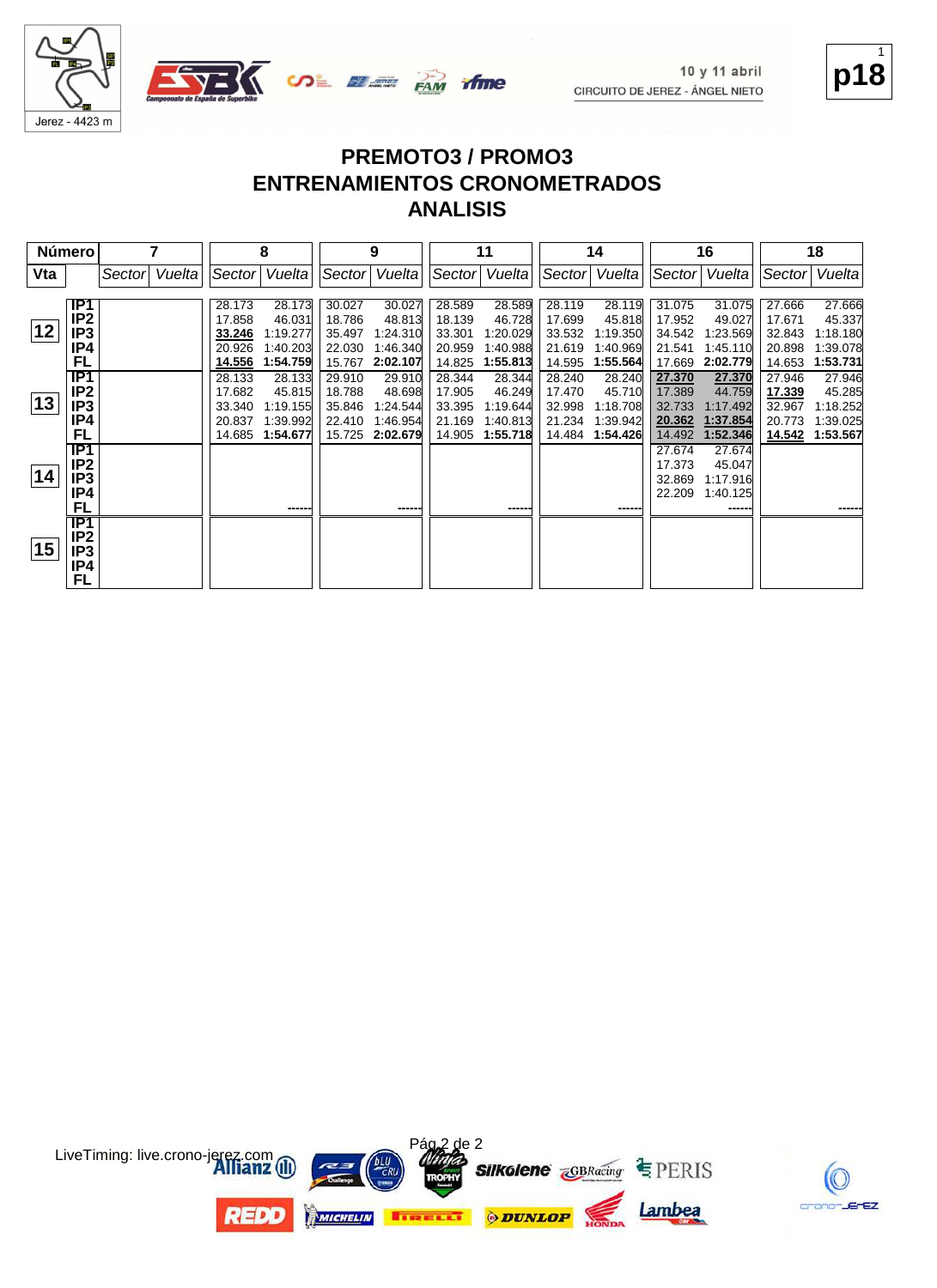



| Vuelta<br>Sector Vuelta<br>Sector Vuelta<br>Sector Vuelta<br>Vuelta<br>Vta<br>Sector Vuelta<br>Sector Vuelta<br>Sector<br>Sector<br>IP <sub>1</sub><br>39.092<br>39.092<br>34.580<br>36.738<br>39.149<br>37.001<br>34.583<br>34.583<br>35.642<br>35.642<br>34.580<br>36.738<br>39.149<br>37.001<br>IP <sub>2</sub><br>58.553<br>18.595<br>53.178<br>19.012<br>54.654<br>19.461<br>18.577<br>53.157<br>18.889<br>55.627<br>19.763<br>58.912<br>18.867<br>55.868<br>$\mathbf 1$<br>IP <sub>3</sub><br>35.330 1:28.508<br>34.836 1:29.490<br>36.025<br>1.34.578<br>35.220<br>1:28.377<br>36.753<br>1:32.380<br>36.960 1:35.872<br>36.196<br>1:32.064<br>IP4<br>21.571 1:50.079<br>1:52.053<br>1:56.957<br>1:49.998<br>1:56.023<br>1:58.933<br>21.541 1:53.605<br>22.563<br>22.379<br>21.621<br>23.643<br>23.061<br>FL<br>15.152 2:05.231<br>15.537 2:07.590<br>15.839<br>2:12.796<br>15.116 2:05.114<br>15.842 2:11.865<br>15.953 2:14.886<br>15.076 2:08.681<br>IP <sub>1</sub><br>29.238<br>28.524<br>28.927<br>28.927<br>28.923<br>28.923<br>29.952<br>29.952<br>28.882<br>28.882<br>29.238<br>29.769<br>29.769<br>28.524<br>IP <sub>2</sub><br>48.123<br>18.674<br>45.935<br>17.963<br>46.890<br>18.013<br>46.936<br>18.171<br>18.038<br>46.920<br>18.598<br>47.836<br>48.443<br>17.411<br>$\mathbf{2}$<br>IP3<br>34.281 1:21.171<br>34.257 1:21.193<br>35.100<br>1:23.223<br>34.191 1:21.111<br>34.277 1:22.113<br>35.112 1:23.555<br>34.684<br>1:20.619<br>IP4<br>21.313<br>1:42.484<br>21.230<br>1:42.423<br>21.824<br>1:45.047<br>21.435<br>1:42.546<br>21.753<br>1:43.866<br>22.400 1:45.955<br>21.008<br>1:41.627<br>FL<br>15.086<br>1:57.570<br>15.163 1:57.586<br>2:00.448<br>15.032 1:57.578<br>15.355<br>1:59.221<br>15.641 2:01.596<br>14.582 1:56.209<br>15.401<br>IP1<br>28.929<br>28.896<br>28.896<br>28.660<br>28.660<br>29.457<br>29.457<br>28.929<br>28.687<br>28.687<br>29.339<br>29.339<br>28.406<br>28.406<br>IP <sub>2</sub><br>46.817<br>47.810<br>18.485<br>47.824<br>45.854<br>17.751<br>46.647<br>18.157<br>18.353<br>17.865<br>46.794<br>18.508<br>47.195<br>17.448<br>$3\phantom{a}$<br>IP3<br>34.265 1:20.912<br>33.706<br>1:20.523<br>34.835<br>1.22.645<br>34.140 1:20.934<br>35.295 1:22.490<br>34.910 1:22.734<br>33.701 1:19.555<br>IP4<br>21.268<br>1:42.180<br>20.893<br>1:41.416<br>21.760<br>1:44.405<br>21.294<br>1:42.228<br>21.684<br>1:44.174<br>22.188<br>1:44.922<br>20.946<br>1:40.501<br>FL<br>14.995 1:57.175<br>15.250<br>1:56.666<br>15.336<br>1:59.741<br>14.902<br>1:57.130<br>15.643<br>1:59.817<br>15.434 2:00.356<br>14.653 1:55.154<br>IP <sub>1</sub><br>29.014<br>29.014<br>29.102<br>29.102<br>29.108<br>29.108<br>29.044<br>29.044<br>29.915<br>29.915<br>29.245<br>29.245<br>28.242<br>28.242<br>IP <sub>2</sub><br>46.891<br>17.751<br>46.765<br>17.789<br>18.696<br>47.804<br>17.943<br>46.987<br>20.282<br>50.197<br>18.399<br>47.644<br>17.648<br>45.890<br>4<br>IP3<br>34.311 1:21.076<br>37.353 1:27.550<br>33.520<br>1:20.411<br>34.847 1:22.651<br>34.132 1:21.119<br>36.047 1:23.691<br>33.353 1:19.243<br>IP4<br>21.342 1:42.418<br>20.887<br>1:41.298<br>21.673<br>1:44.324<br>21.426<br>1:42.545<br>22.883 1:50.433<br>22.490<br>1:46.181<br>20.917 1:40.160<br>1:56.350<br>FL<br>15.043 1:57.461<br>15.052<br>15.386<br>1:59.710<br>14.921<br>1:57.466<br>15.513 2:05.946<br>15.625 2:01.806<br>14.602 1:54.762<br>IP <sub>1</sub><br>28.374<br>27.932<br>28.681<br>28.681<br>28.374<br>29.371<br>29.371<br>28.639<br>28.639<br>28.936<br>29.164<br>29.164<br>27.932<br>28.936<br>IP <sub>2</sub><br>46.147<br>45.501<br>17.577<br>46.258<br>17.773<br>18.356<br>47.727<br>17.845<br>46.484<br>18.440<br>47.376<br>18.522<br>47.686<br>17.569<br>$5\overline{)}$<br>IP <sub>3</sub><br>34.189 1:20.447<br>1:19.790<br>33.643<br>34.719<br>1:22.446<br>34.036<br>1:20.520<br>35.525<br>1:22.901<br>34.785 1:22.471<br>33.366 1:18.867<br>IP4<br>1:40.833<br>21.333<br>1:45.358<br>21.297 1:41.744<br>21.043<br>21.937<br>1:44.383<br>1:41.853<br>22.457<br>22.092 1:44.563<br>20.867 1:39.734<br>FL<br>1:56.064<br>15.492 2:00.055<br>15.050 1:56.794<br>15.231<br>15.150 1:59.533<br>14.993 1:56.846<br>15.361<br>2:00.719<br>14.612 1:54.346 |
|------------------------------------------------------------------------------------------------------------------------------------------------------------------------------------------------------------------------------------------------------------------------------------------------------------------------------------------------------------------------------------------------------------------------------------------------------------------------------------------------------------------------------------------------------------------------------------------------------------------------------------------------------------------------------------------------------------------------------------------------------------------------------------------------------------------------------------------------------------------------------------------------------------------------------------------------------------------------------------------------------------------------------------------------------------------------------------------------------------------------------------------------------------------------------------------------------------------------------------------------------------------------------------------------------------------------------------------------------------------------------------------------------------------------------------------------------------------------------------------------------------------------------------------------------------------------------------------------------------------------------------------------------------------------------------------------------------------------------------------------------------------------------------------------------------------------------------------------------------------------------------------------------------------------------------------------------------------------------------------------------------------------------------------------------------------------------------------------------------------------------------------------------------------------------------------------------------------------------------------------------------------------------------------------------------------------------------------------------------------------------------------------------------------------------------------------------------------------------------------------------------------------------------------------------------------------------------------------------------------------------------------------------------------------------------------------------------------------------------------------------------------------------------------------------------------------------------------------------------------------------------------------------------------------------------------------------------------------------------------------------------------------------------------------------------------------------------------------------------------------------------------------------------------------------------------------------------------------------------------------------------------------------------------------------------------------------------------------------------------------------------------------------------------------------------------------------------------------------------------------------------------------------------------------------------------------------------------------------------------------------------------------------------------------------------------------------------------------------------------------------------------------------------------------------------------------------------------------------------------------------------------------------------------------------------------------------------------------------------------------------------------------------------------------------------------------------------------------------------------------------------------------------------------------------------------------------------------------|
|                                                                                                                                                                                                                                                                                                                                                                                                                                                                                                                                                                                                                                                                                                                                                                                                                                                                                                                                                                                                                                                                                                                                                                                                                                                                                                                                                                                                                                                                                                                                                                                                                                                                                                                                                                                                                                                                                                                                                                                                                                                                                                                                                                                                                                                                                                                                                                                                                                                                                                                                                                                                                                                                                                                                                                                                                                                                                                                                                                                                                                                                                                                                                                                                                                                                                                                                                                                                                                                                                                                                                                                                                                                                                                                                                                                                                                                                                                                                                                                                                                                                                                                                                                                                                        |
|                                                                                                                                                                                                                                                                                                                                                                                                                                                                                                                                                                                                                                                                                                                                                                                                                                                                                                                                                                                                                                                                                                                                                                                                                                                                                                                                                                                                                                                                                                                                                                                                                                                                                                                                                                                                                                                                                                                                                                                                                                                                                                                                                                                                                                                                                                                                                                                                                                                                                                                                                                                                                                                                                                                                                                                                                                                                                                                                                                                                                                                                                                                                                                                                                                                                                                                                                                                                                                                                                                                                                                                                                                                                                                                                                                                                                                                                                                                                                                                                                                                                                                                                                                                                                        |
|                                                                                                                                                                                                                                                                                                                                                                                                                                                                                                                                                                                                                                                                                                                                                                                                                                                                                                                                                                                                                                                                                                                                                                                                                                                                                                                                                                                                                                                                                                                                                                                                                                                                                                                                                                                                                                                                                                                                                                                                                                                                                                                                                                                                                                                                                                                                                                                                                                                                                                                                                                                                                                                                                                                                                                                                                                                                                                                                                                                                                                                                                                                                                                                                                                                                                                                                                                                                                                                                                                                                                                                                                                                                                                                                                                                                                                                                                                                                                                                                                                                                                                                                                                                                                        |
|                                                                                                                                                                                                                                                                                                                                                                                                                                                                                                                                                                                                                                                                                                                                                                                                                                                                                                                                                                                                                                                                                                                                                                                                                                                                                                                                                                                                                                                                                                                                                                                                                                                                                                                                                                                                                                                                                                                                                                                                                                                                                                                                                                                                                                                                                                                                                                                                                                                                                                                                                                                                                                                                                                                                                                                                                                                                                                                                                                                                                                                                                                                                                                                                                                                                                                                                                                                                                                                                                                                                                                                                                                                                                                                                                                                                                                                                                                                                                                                                                                                                                                                                                                                                                        |
|                                                                                                                                                                                                                                                                                                                                                                                                                                                                                                                                                                                                                                                                                                                                                                                                                                                                                                                                                                                                                                                                                                                                                                                                                                                                                                                                                                                                                                                                                                                                                                                                                                                                                                                                                                                                                                                                                                                                                                                                                                                                                                                                                                                                                                                                                                                                                                                                                                                                                                                                                                                                                                                                                                                                                                                                                                                                                                                                                                                                                                                                                                                                                                                                                                                                                                                                                                                                                                                                                                                                                                                                                                                                                                                                                                                                                                                                                                                                                                                                                                                                                                                                                                                                                        |
|                                                                                                                                                                                                                                                                                                                                                                                                                                                                                                                                                                                                                                                                                                                                                                                                                                                                                                                                                                                                                                                                                                                                                                                                                                                                                                                                                                                                                                                                                                                                                                                                                                                                                                                                                                                                                                                                                                                                                                                                                                                                                                                                                                                                                                                                                                                                                                                                                                                                                                                                                                                                                                                                                                                                                                                                                                                                                                                                                                                                                                                                                                                                                                                                                                                                                                                                                                                                                                                                                                                                                                                                                                                                                                                                                                                                                                                                                                                                                                                                                                                                                                                                                                                                                        |
|                                                                                                                                                                                                                                                                                                                                                                                                                                                                                                                                                                                                                                                                                                                                                                                                                                                                                                                                                                                                                                                                                                                                                                                                                                                                                                                                                                                                                                                                                                                                                                                                                                                                                                                                                                                                                                                                                                                                                                                                                                                                                                                                                                                                                                                                                                                                                                                                                                                                                                                                                                                                                                                                                                                                                                                                                                                                                                                                                                                                                                                                                                                                                                                                                                                                                                                                                                                                                                                                                                                                                                                                                                                                                                                                                                                                                                                                                                                                                                                                                                                                                                                                                                                                                        |
|                                                                                                                                                                                                                                                                                                                                                                                                                                                                                                                                                                                                                                                                                                                                                                                                                                                                                                                                                                                                                                                                                                                                                                                                                                                                                                                                                                                                                                                                                                                                                                                                                                                                                                                                                                                                                                                                                                                                                                                                                                                                                                                                                                                                                                                                                                                                                                                                                                                                                                                                                                                                                                                                                                                                                                                                                                                                                                                                                                                                                                                                                                                                                                                                                                                                                                                                                                                                                                                                                                                                                                                                                                                                                                                                                                                                                                                                                                                                                                                                                                                                                                                                                                                                                        |
|                                                                                                                                                                                                                                                                                                                                                                                                                                                                                                                                                                                                                                                                                                                                                                                                                                                                                                                                                                                                                                                                                                                                                                                                                                                                                                                                                                                                                                                                                                                                                                                                                                                                                                                                                                                                                                                                                                                                                                                                                                                                                                                                                                                                                                                                                                                                                                                                                                                                                                                                                                                                                                                                                                                                                                                                                                                                                                                                                                                                                                                                                                                                                                                                                                                                                                                                                                                                                                                                                                                                                                                                                                                                                                                                                                                                                                                                                                                                                                                                                                                                                                                                                                                                                        |
|                                                                                                                                                                                                                                                                                                                                                                                                                                                                                                                                                                                                                                                                                                                                                                                                                                                                                                                                                                                                                                                                                                                                                                                                                                                                                                                                                                                                                                                                                                                                                                                                                                                                                                                                                                                                                                                                                                                                                                                                                                                                                                                                                                                                                                                                                                                                                                                                                                                                                                                                                                                                                                                                                                                                                                                                                                                                                                                                                                                                                                                                                                                                                                                                                                                                                                                                                                                                                                                                                                                                                                                                                                                                                                                                                                                                                                                                                                                                                                                                                                                                                                                                                                                                                        |
|                                                                                                                                                                                                                                                                                                                                                                                                                                                                                                                                                                                                                                                                                                                                                                                                                                                                                                                                                                                                                                                                                                                                                                                                                                                                                                                                                                                                                                                                                                                                                                                                                                                                                                                                                                                                                                                                                                                                                                                                                                                                                                                                                                                                                                                                                                                                                                                                                                                                                                                                                                                                                                                                                                                                                                                                                                                                                                                                                                                                                                                                                                                                                                                                                                                                                                                                                                                                                                                                                                                                                                                                                                                                                                                                                                                                                                                                                                                                                                                                                                                                                                                                                                                                                        |
|                                                                                                                                                                                                                                                                                                                                                                                                                                                                                                                                                                                                                                                                                                                                                                                                                                                                                                                                                                                                                                                                                                                                                                                                                                                                                                                                                                                                                                                                                                                                                                                                                                                                                                                                                                                                                                                                                                                                                                                                                                                                                                                                                                                                                                                                                                                                                                                                                                                                                                                                                                                                                                                                                                                                                                                                                                                                                                                                                                                                                                                                                                                                                                                                                                                                                                                                                                                                                                                                                                                                                                                                                                                                                                                                                                                                                                                                                                                                                                                                                                                                                                                                                                                                                        |
|                                                                                                                                                                                                                                                                                                                                                                                                                                                                                                                                                                                                                                                                                                                                                                                                                                                                                                                                                                                                                                                                                                                                                                                                                                                                                                                                                                                                                                                                                                                                                                                                                                                                                                                                                                                                                                                                                                                                                                                                                                                                                                                                                                                                                                                                                                                                                                                                                                                                                                                                                                                                                                                                                                                                                                                                                                                                                                                                                                                                                                                                                                                                                                                                                                                                                                                                                                                                                                                                                                                                                                                                                                                                                                                                                                                                                                                                                                                                                                                                                                                                                                                                                                                                                        |
|                                                                                                                                                                                                                                                                                                                                                                                                                                                                                                                                                                                                                                                                                                                                                                                                                                                                                                                                                                                                                                                                                                                                                                                                                                                                                                                                                                                                                                                                                                                                                                                                                                                                                                                                                                                                                                                                                                                                                                                                                                                                                                                                                                                                                                                                                                                                                                                                                                                                                                                                                                                                                                                                                                                                                                                                                                                                                                                                                                                                                                                                                                                                                                                                                                                                                                                                                                                                                                                                                                                                                                                                                                                                                                                                                                                                                                                                                                                                                                                                                                                                                                                                                                                                                        |
|                                                                                                                                                                                                                                                                                                                                                                                                                                                                                                                                                                                                                                                                                                                                                                                                                                                                                                                                                                                                                                                                                                                                                                                                                                                                                                                                                                                                                                                                                                                                                                                                                                                                                                                                                                                                                                                                                                                                                                                                                                                                                                                                                                                                                                                                                                                                                                                                                                                                                                                                                                                                                                                                                                                                                                                                                                                                                                                                                                                                                                                                                                                                                                                                                                                                                                                                                                                                                                                                                                                                                                                                                                                                                                                                                                                                                                                                                                                                                                                                                                                                                                                                                                                                                        |
|                                                                                                                                                                                                                                                                                                                                                                                                                                                                                                                                                                                                                                                                                                                                                                                                                                                                                                                                                                                                                                                                                                                                                                                                                                                                                                                                                                                                                                                                                                                                                                                                                                                                                                                                                                                                                                                                                                                                                                                                                                                                                                                                                                                                                                                                                                                                                                                                                                                                                                                                                                                                                                                                                                                                                                                                                                                                                                                                                                                                                                                                                                                                                                                                                                                                                                                                                                                                                                                                                                                                                                                                                                                                                                                                                                                                                                                                                                                                                                                                                                                                                                                                                                                                                        |
|                                                                                                                                                                                                                                                                                                                                                                                                                                                                                                                                                                                                                                                                                                                                                                                                                                                                                                                                                                                                                                                                                                                                                                                                                                                                                                                                                                                                                                                                                                                                                                                                                                                                                                                                                                                                                                                                                                                                                                                                                                                                                                                                                                                                                                                                                                                                                                                                                                                                                                                                                                                                                                                                                                                                                                                                                                                                                                                                                                                                                                                                                                                                                                                                                                                                                                                                                                                                                                                                                                                                                                                                                                                                                                                                                                                                                                                                                                                                                                                                                                                                                                                                                                                                                        |
|                                                                                                                                                                                                                                                                                                                                                                                                                                                                                                                                                                                                                                                                                                                                                                                                                                                                                                                                                                                                                                                                                                                                                                                                                                                                                                                                                                                                                                                                                                                                                                                                                                                                                                                                                                                                                                                                                                                                                                                                                                                                                                                                                                                                                                                                                                                                                                                                                                                                                                                                                                                                                                                                                                                                                                                                                                                                                                                                                                                                                                                                                                                                                                                                                                                                                                                                                                                                                                                                                                                                                                                                                                                                                                                                                                                                                                                                                                                                                                                                                                                                                                                                                                                                                        |
|                                                                                                                                                                                                                                                                                                                                                                                                                                                                                                                                                                                                                                                                                                                                                                                                                                                                                                                                                                                                                                                                                                                                                                                                                                                                                                                                                                                                                                                                                                                                                                                                                                                                                                                                                                                                                                                                                                                                                                                                                                                                                                                                                                                                                                                                                                                                                                                                                                                                                                                                                                                                                                                                                                                                                                                                                                                                                                                                                                                                                                                                                                                                                                                                                                                                                                                                                                                                                                                                                                                                                                                                                                                                                                                                                                                                                                                                                                                                                                                                                                                                                                                                                                                                                        |
|                                                                                                                                                                                                                                                                                                                                                                                                                                                                                                                                                                                                                                                                                                                                                                                                                                                                                                                                                                                                                                                                                                                                                                                                                                                                                                                                                                                                                                                                                                                                                                                                                                                                                                                                                                                                                                                                                                                                                                                                                                                                                                                                                                                                                                                                                                                                                                                                                                                                                                                                                                                                                                                                                                                                                                                                                                                                                                                                                                                                                                                                                                                                                                                                                                                                                                                                                                                                                                                                                                                                                                                                                                                                                                                                                                                                                                                                                                                                                                                                                                                                                                                                                                                                                        |
|                                                                                                                                                                                                                                                                                                                                                                                                                                                                                                                                                                                                                                                                                                                                                                                                                                                                                                                                                                                                                                                                                                                                                                                                                                                                                                                                                                                                                                                                                                                                                                                                                                                                                                                                                                                                                                                                                                                                                                                                                                                                                                                                                                                                                                                                                                                                                                                                                                                                                                                                                                                                                                                                                                                                                                                                                                                                                                                                                                                                                                                                                                                                                                                                                                                                                                                                                                                                                                                                                                                                                                                                                                                                                                                                                                                                                                                                                                                                                                                                                                                                                                                                                                                                                        |
|                                                                                                                                                                                                                                                                                                                                                                                                                                                                                                                                                                                                                                                                                                                                                                                                                                                                                                                                                                                                                                                                                                                                                                                                                                                                                                                                                                                                                                                                                                                                                                                                                                                                                                                                                                                                                                                                                                                                                                                                                                                                                                                                                                                                                                                                                                                                                                                                                                                                                                                                                                                                                                                                                                                                                                                                                                                                                                                                                                                                                                                                                                                                                                                                                                                                                                                                                                                                                                                                                                                                                                                                                                                                                                                                                                                                                                                                                                                                                                                                                                                                                                                                                                                                                        |
|                                                                                                                                                                                                                                                                                                                                                                                                                                                                                                                                                                                                                                                                                                                                                                                                                                                                                                                                                                                                                                                                                                                                                                                                                                                                                                                                                                                                                                                                                                                                                                                                                                                                                                                                                                                                                                                                                                                                                                                                                                                                                                                                                                                                                                                                                                                                                                                                                                                                                                                                                                                                                                                                                                                                                                                                                                                                                                                                                                                                                                                                                                                                                                                                                                                                                                                                                                                                                                                                                                                                                                                                                                                                                                                                                                                                                                                                                                                                                                                                                                                                                                                                                                                                                        |
|                                                                                                                                                                                                                                                                                                                                                                                                                                                                                                                                                                                                                                                                                                                                                                                                                                                                                                                                                                                                                                                                                                                                                                                                                                                                                                                                                                                                                                                                                                                                                                                                                                                                                                                                                                                                                                                                                                                                                                                                                                                                                                                                                                                                                                                                                                                                                                                                                                                                                                                                                                                                                                                                                                                                                                                                                                                                                                                                                                                                                                                                                                                                                                                                                                                                                                                                                                                                                                                                                                                                                                                                                                                                                                                                                                                                                                                                                                                                                                                                                                                                                                                                                                                                                        |
|                                                                                                                                                                                                                                                                                                                                                                                                                                                                                                                                                                                                                                                                                                                                                                                                                                                                                                                                                                                                                                                                                                                                                                                                                                                                                                                                                                                                                                                                                                                                                                                                                                                                                                                                                                                                                                                                                                                                                                                                                                                                                                                                                                                                                                                                                                                                                                                                                                                                                                                                                                                                                                                                                                                                                                                                                                                                                                                                                                                                                                                                                                                                                                                                                                                                                                                                                                                                                                                                                                                                                                                                                                                                                                                                                                                                                                                                                                                                                                                                                                                                                                                                                                                                                        |
| IP <sub>1</sub><br>28.025<br>28.519<br>30.635<br>30.635<br>29.089<br>29.089<br>28.635<br>28.635<br>28.751<br>28.751<br>29.042<br>29.042<br>28.025<br>28.519<br>46.436<br>17.477<br>20.925<br>51.560<br>47.461                                                                                                                                                                                                                                                                                                                                                                                                                                                                                                                                                                                                                                                                                                                                                                                                                                                                                                                                                                                                                                                                                                                                                                                                                                                                                                                                                                                                                                                                                                                                                                                                                                                                                                                                                                                                                                                                                                                                                                                                                                                                                                                                                                                                                                                                                                                                                                                                                                                                                                                                                                                                                                                                                                                                                                                                                                                                                                                                                                                                                                                                                                                                                                                                                                                                                                                                                                                                                                                                                                                                                                                                                                                                                                                                                                                                                                                                                                                                                                                                          |
| IP <sub>2</sub><br>17.917<br>18.258<br>47.347<br>18.383<br>47.134<br>18.419<br>45.502<br>17.983<br>46.618<br>6<br>IP <sub>3</sub><br>38.563 1:24.999<br>1:30.265<br>34.593<br>33.152 1:18.654<br>38.705<br>34.508<br>1:21.855<br>34.436<br>1:21.570<br>1:22.054                                                                                                                                                                                                                                                                                                                                                                                                                                                                                                                                                                                                                                                                                                                                                                                                                                                                                                                                                                                                                                                                                                                                                                                                                                                                                                                                                                                                                                                                                                                                                                                                                                                                                                                                                                                                                                                                                                                                                                                                                                                                                                                                                                                                                                                                                                                                                                                                                                                                                                                                                                                                                                                                                                                                                                                                                                                                                                                                                                                                                                                                                                                                                                                                                                                                                                                                                                                                                                                                                                                                                                                                                                                                                                                                                                                                                                                                                                                                                        |
| IP4<br>23.707 1:48.706<br>26.643 1:56.908<br>23.165<br>1:45.020<br>21.921<br>1:43.491<br>21.733<br>1:43.787<br>20.849<br>1:39.503                                                                                                                                                                                                                                                                                                                                                                                                                                                                                                                                                                                                                                                                                                                                                                                                                                                                                                                                                                                                                                                                                                                                                                                                                                                                                                                                                                                                                                                                                                                                                                                                                                                                                                                                                                                                                                                                                                                                                                                                                                                                                                                                                                                                                                                                                                                                                                                                                                                                                                                                                                                                                                                                                                                                                                                                                                                                                                                                                                                                                                                                                                                                                                                                                                                                                                                                                                                                                                                                                                                                                                                                                                                                                                                                                                                                                                                                                                                                                                                                                                                                                      |
| FL<br>7:40.29 PIT EXIT<br>33.734 PIT EXIT<br>12:46.7 PIT EXIT<br>15.301 1:58.792<br>15.474<br>1:59.261<br>14.639<br>1:54.142<br>-----                                                                                                                                                                                                                                                                                                                                                                                                                                                                                                                                                                                                                                                                                                                                                                                                                                                                                                                                                                                                                                                                                                                                                                                                                                                                                                                                                                                                                                                                                                                                                                                                                                                                                                                                                                                                                                                                                                                                                                                                                                                                                                                                                                                                                                                                                                                                                                                                                                                                                                                                                                                                                                                                                                                                                                                                                                                                                                                                                                                                                                                                                                                                                                                                                                                                                                                                                                                                                                                                                                                                                                                                                                                                                                                                                                                                                                                                                                                                                                                                                                                                                  |
| $\overline{IP1}$<br>37.317<br>37.317<br>33.792<br>33.792<br>35.403<br>35.403<br>28.837<br>28.837<br>29.443<br>29.443<br>28.145<br>28.145                                                                                                                                                                                                                                                                                                                                                                                                                                                                                                                                                                                                                                                                                                                                                                                                                                                                                                                                                                                                                                                                                                                                                                                                                                                                                                                                                                                                                                                                                                                                                                                                                                                                                                                                                                                                                                                                                                                                                                                                                                                                                                                                                                                                                                                                                                                                                                                                                                                                                                                                                                                                                                                                                                                                                                                                                                                                                                                                                                                                                                                                                                                                                                                                                                                                                                                                                                                                                                                                                                                                                                                                                                                                                                                                                                                                                                                                                                                                                                                                                                                                               |
| IP <sub>2</sub><br>17.663<br>19.001<br>56.318<br>18.209<br>52.001<br>18.672<br>54.075<br>18.601<br>47.438<br>18.199<br>47.642<br>45.808                                                                                                                                                                                                                                                                                                                                                                                                                                                                                                                                                                                                                                                                                                                                                                                                                                                                                                                                                                                                                                                                                                                                                                                                                                                                                                                                                                                                                                                                                                                                                                                                                                                                                                                                                                                                                                                                                                                                                                                                                                                                                                                                                                                                                                                                                                                                                                                                                                                                                                                                                                                                                                                                                                                                                                                                                                                                                                                                                                                                                                                                                                                                                                                                                                                                                                                                                                                                                                                                                                                                                                                                                                                                                                                                                                                                                                                                                                                                                                                                                                                                                |
| $\overline{7}$<br>IP <sub>3</sub><br>35.628 1:31.946<br>1:26.557<br>1:30.638<br>34.390 1:21.828<br>34.277<br>1:21.919<br>33.590 1:19.398<br>34.556<br>36.563                                                                                                                                                                                                                                                                                                                                                                                                                                                                                                                                                                                                                                                                                                                                                                                                                                                                                                                                                                                                                                                                                                                                                                                                                                                                                                                                                                                                                                                                                                                                                                                                                                                                                                                                                                                                                                                                                                                                                                                                                                                                                                                                                                                                                                                                                                                                                                                                                                                                                                                                                                                                                                                                                                                                                                                                                                                                                                                                                                                                                                                                                                                                                                                                                                                                                                                                                                                                                                                                                                                                                                                                                                                                                                                                                                                                                                                                                                                                                                                                                                                           |
| IP4<br>21.781 1:53.727<br>1:48.231<br>21.643<br>1:52.281<br>21.992 1:43.820<br>1:43.706<br>23.002 1:42.400<br>21.674<br>21.787                                                                                                                                                                                                                                                                                                                                                                                                                                                                                                                                                                                                                                                                                                                                                                                                                                                                                                                                                                                                                                                                                                                                                                                                                                                                                                                                                                                                                                                                                                                                                                                                                                                                                                                                                                                                                                                                                                                                                                                                                                                                                                                                                                                                                                                                                                                                                                                                                                                                                                                                                                                                                                                                                                                                                                                                                                                                                                                                                                                                                                                                                                                                                                                                                                                                                                                                                                                                                                                                                                                                                                                                                                                                                                                                                                                                                                                                                                                                                                                                                                                                                         |
| FL<br>15.363 2:09.090<br>15.253 2:03.484<br>14.955 2:07.236<br>15.320<br>1:59.140<br>15.399<br>4:59.21 PIT EXIT<br>1:59.105                                                                                                                                                                                                                                                                                                                                                                                                                                                                                                                                                                                                                                                                                                                                                                                                                                                                                                                                                                                                                                                                                                                                                                                                                                                                                                                                                                                                                                                                                                                                                                                                                                                                                                                                                                                                                                                                                                                                                                                                                                                                                                                                                                                                                                                                                                                                                                                                                                                                                                                                                                                                                                                                                                                                                                                                                                                                                                                                                                                                                                                                                                                                                                                                                                                                                                                                                                                                                                                                                                                                                                                                                                                                                                                                                                                                                                                                                                                                                                                                                                                                                            |
| IP1<br>32.422<br>32.422<br>29.023<br>29.023<br>28.393<br>28.393<br>28.926<br>28.926<br>29.087<br>29.087<br>37.008<br>37.008                                                                                                                                                                                                                                                                                                                                                                                                                                                                                                                                                                                                                                                                                                                                                                                                                                                                                                                                                                                                                                                                                                                                                                                                                                                                                                                                                                                                                                                                                                                                                                                                                                                                                                                                                                                                                                                                                                                                                                                                                                                                                                                                                                                                                                                                                                                                                                                                                                                                                                                                                                                                                                                                                                                                                                                                                                                                                                                                                                                                                                                                                                                                                                                                                                                                                                                                                                                                                                                                                                                                                                                                                                                                                                                                                                                                                                                                                                                                                                                                                                                                                            |
| IP <sub>2</sub><br>21.228<br>18.411<br>19.064<br>53.650<br>18.185<br>47.208<br>17.657<br>46.050<br>47.337<br>18.665<br>47.752<br>56.072<br>8                                                                                                                                                                                                                                                                                                                                                                                                                                                                                                                                                                                                                                                                                                                                                                                                                                                                                                                                                                                                                                                                                                                                                                                                                                                                                                                                                                                                                                                                                                                                                                                                                                                                                                                                                                                                                                                                                                                                                                                                                                                                                                                                                                                                                                                                                                                                                                                                                                                                                                                                                                                                                                                                                                                                                                                                                                                                                                                                                                                                                                                                                                                                                                                                                                                                                                                                                                                                                                                                                                                                                                                                                                                                                                                                                                                                                                                                                                                                                                                                                                                                           |
| IP <sub>3</sub><br>37.431 1:31.081<br>1:21.508<br>1:21.521<br>37.007 1:24.759<br>34.488<br>1:30.560<br>34.300<br><u>33.735 1:19.785</u><br><u>34.184</u>                                                                                                                                                                                                                                                                                                                                                                                                                                                                                                                                                                                                                                                                                                                                                                                                                                                                                                                                                                                                                                                                                                                                                                                                                                                                                                                                                                                                                                                                                                                                                                                                                                                                                                                                                                                                                                                                                                                                                                                                                                                                                                                                                                                                                                                                                                                                                                                                                                                                                                                                                                                                                                                                                                                                                                                                                                                                                                                                                                                                                                                                                                                                                                                                                                                                                                                                                                                                                                                                                                                                                                                                                                                                                                                                                                                                                                                                                                                                                                                                                                                               |
| IP4<br>22.027 1:53.108<br>21.509<br>1:43.017<br>21.070<br>21.713<br>1:43.234<br>23.775 1:48.534<br>21.043 1:51.603<br>1:40.855<br>FL<br>15.214 2:08.322<br>1:55.652<br>15.199 1:58.216<br><u>14.797</u><br>15.387 1:58.621<br>6:49.84 PIT EXIT<br>14.486 2:06.089                                                                                                                                                                                                                                                                                                                                                                                                                                                                                                                                                                                                                                                                                                                                                                                                                                                                                                                                                                                                                                                                                                                                                                                                                                                                                                                                                                                                                                                                                                                                                                                                                                                                                                                                                                                                                                                                                                                                                                                                                                                                                                                                                                                                                                                                                                                                                                                                                                                                                                                                                                                                                                                                                                                                                                                                                                                                                                                                                                                                                                                                                                                                                                                                                                                                                                                                                                                                                                                                                                                                                                                                                                                                                                                                                                                                                                                                                                                                                      |
| IP <sub>1</sub><br>29.407<br>29.407<br>28.233<br>28.920<br>28.030<br>29.157<br>29.157<br>28.233<br>28.920<br>35.885<br>35.885<br>28.030                                                                                                                                                                                                                                                                                                                                                                                                                                                                                                                                                                                                                                                                                                                                                                                                                                                                                                                                                                                                                                                                                                                                                                                                                                                                                                                                                                                                                                                                                                                                                                                                                                                                                                                                                                                                                                                                                                                                                                                                                                                                                                                                                                                                                                                                                                                                                                                                                                                                                                                                                                                                                                                                                                                                                                                                                                                                                                                                                                                                                                                                                                                                                                                                                                                                                                                                                                                                                                                                                                                                                                                                                                                                                                                                                                                                                                                                                                                                                                                                                                                                                |
| 45.850<br>IP <sub>2</sub><br>17.617<br>18.469<br>17.596<br>17.659<br>47.066<br>18.347<br>47.504<br>47.389<br>18.838<br>54.723<br>45.626                                                                                                                                                                                                                                                                                                                                                                                                                                                                                                                                                                                                                                                                                                                                                                                                                                                                                                                                                                                                                                                                                                                                                                                                                                                                                                                                                                                                                                                                                                                                                                                                                                                                                                                                                                                                                                                                                                                                                                                                                                                                                                                                                                                                                                                                                                                                                                                                                                                                                                                                                                                                                                                                                                                                                                                                                                                                                                                                                                                                                                                                                                                                                                                                                                                                                                                                                                                                                                                                                                                                                                                                                                                                                                                                                                                                                                                                                                                                                                                                                                                                                |
| 9<br>IP <sub>3</sub><br>33.985 1:21.051<br>34.050 1:19.900<br>34.750 1:22.139<br>34.551 1:22.055<br>38.388 1:33.111<br>33.363 1:18.989                                                                                                                                                                                                                                                                                                                                                                                                                                                                                                                                                                                                                                                                                                                                                                                                                                                                                                                                                                                                                                                                                                                                                                                                                                                                                                                                                                                                                                                                                                                                                                                                                                                                                                                                                                                                                                                                                                                                                                                                                                                                                                                                                                                                                                                                                                                                                                                                                                                                                                                                                                                                                                                                                                                                                                                                                                                                                                                                                                                                                                                                                                                                                                                                                                                                                                                                                                                                                                                                                                                                                                                                                                                                                                                                                                                                                                                                                                                                                                                                                                                                                 |
| IP4<br>21.075 1:42.126<br>21.565 1:43.620<br>21.177 1:41.077<br>21.852 1:43.991<br>25.593 1:58.704<br>21.102 1:40.091                                                                                                                                                                                                                                                                                                                                                                                                                                                                                                                                                                                                                                                                                                                                                                                                                                                                                                                                                                                                                                                                                                                                                                                                                                                                                                                                                                                                                                                                                                                                                                                                                                                                                                                                                                                                                                                                                                                                                                                                                                                                                                                                                                                                                                                                                                                                                                                                                                                                                                                                                                                                                                                                                                                                                                                                                                                                                                                                                                                                                                                                                                                                                                                                                                                                                                                                                                                                                                                                                                                                                                                                                                                                                                                                                                                                                                                                                                                                                                                                                                                                                                  |
| FL<br>15.050 1:57.176<br>15.167 1:58.787<br>14.810 1:55.887<br>15.369 1:59.360<br>15.822 2:14.526<br>14.573 1:54.664                                                                                                                                                                                                                                                                                                                                                                                                                                                                                                                                                                                                                                                                                                                                                                                                                                                                                                                                                                                                                                                                                                                                                                                                                                                                                                                                                                                                                                                                                                                                                                                                                                                                                                                                                                                                                                                                                                                                                                                                                                                                                                                                                                                                                                                                                                                                                                                                                                                                                                                                                                                                                                                                                                                                                                                                                                                                                                                                                                                                                                                                                                                                                                                                                                                                                                                                                                                                                                                                                                                                                                                                                                                                                                                                                                                                                                                                                                                                                                                                                                                                                                   |
| 29.765<br>IP1<br>28.606<br>28.606<br>29.765<br>28.930<br>28.930<br>29.150<br>29.150<br>28.036<br>28.036                                                                                                                                                                                                                                                                                                                                                                                                                                                                                                                                                                                                                                                                                                                                                                                                                                                                                                                                                                                                                                                                                                                                                                                                                                                                                                                                                                                                                                                                                                                                                                                                                                                                                                                                                                                                                                                                                                                                                                                                                                                                                                                                                                                                                                                                                                                                                                                                                                                                                                                                                                                                                                                                                                                                                                                                                                                                                                                                                                                                                                                                                                                                                                                                                                                                                                                                                                                                                                                                                                                                                                                                                                                                                                                                                                                                                                                                                                                                                                                                                                                                                                                |
| IP <sub>2</sub><br>17.752<br>46.358<br>19.053<br>48.818<br>18.565<br>47.495<br>18.428<br>47.578<br>17.694<br>45.730                                                                                                                                                                                                                                                                                                                                                                                                                                                                                                                                                                                                                                                                                                                                                                                                                                                                                                                                                                                                                                                                                                                                                                                                                                                                                                                                                                                                                                                                                                                                                                                                                                                                                                                                                                                                                                                                                                                                                                                                                                                                                                                                                                                                                                                                                                                                                                                                                                                                                                                                                                                                                                                                                                                                                                                                                                                                                                                                                                                                                                                                                                                                                                                                                                                                                                                                                                                                                                                                                                                                                                                                                                                                                                                                                                                                                                                                                                                                                                                                                                                                                                    |
| 10<br>IP3<br>34.002 1:20.360<br>34.798 1:23.616<br>34.466 1:21.961<br>34.785 1:22.363<br>33.524 1:19.254                                                                                                                                                                                                                                                                                                                                                                                                                                                                                                                                                                                                                                                                                                                                                                                                                                                                                                                                                                                                                                                                                                                                                                                                                                                                                                                                                                                                                                                                                                                                                                                                                                                                                                                                                                                                                                                                                                                                                                                                                                                                                                                                                                                                                                                                                                                                                                                                                                                                                                                                                                                                                                                                                                                                                                                                                                                                                                                                                                                                                                                                                                                                                                                                                                                                                                                                                                                                                                                                                                                                                                                                                                                                                                                                                                                                                                                                                                                                                                                                                                                                                                               |
| P4 <br>21.251 1:41.611<br>21.753 1:43.714<br>22.024 1:44.387<br>21.240 1:40.494<br>21.614 1:45.230                                                                                                                                                                                                                                                                                                                                                                                                                                                                                                                                                                                                                                                                                                                                                                                                                                                                                                                                                                                                                                                                                                                                                                                                                                                                                                                                                                                                                                                                                                                                                                                                                                                                                                                                                                                                                                                                                                                                                                                                                                                                                                                                                                                                                                                                                                                                                                                                                                                                                                                                                                                                                                                                                                                                                                                                                                                                                                                                                                                                                                                                                                                                                                                                                                                                                                                                                                                                                                                                                                                                                                                                                                                                                                                                                                                                                                                                                                                                                                                                                                                                                                                     |
| FL.<br>15.069 1:56.680<br>15.110 2:00.340<br>15.360 1:59.074<br>15.588 1:59.975<br>17.924 1:58.418                                                                                                                                                                                                                                                                                                                                                                                                                                                                                                                                                                                                                                                                                                                                                                                                                                                                                                                                                                                                                                                                                                                                                                                                                                                                                                                                                                                                                                                                                                                                                                                                                                                                                                                                                                                                                                                                                                                                                                                                                                                                                                                                                                                                                                                                                                                                                                                                                                                                                                                                                                                                                                                                                                                                                                                                                                                                                                                                                                                                                                                                                                                                                                                                                                                                                                                                                                                                                                                                                                                                                                                                                                                                                                                                                                                                                                                                                                                                                                                                                                                                                                                     |
| 29.743<br>IP1<br>28.672<br>28.672<br>29.055<br>29.055<br>29.743<br>28.915<br>28.915<br>28.165<br>28.165<br>18.337                                                                                                                                                                                                                                                                                                                                                                                                                                                                                                                                                                                                                                                                                                                                                                                                                                                                                                                                                                                                                                                                                                                                                                                                                                                                                                                                                                                                                                                                                                                                                                                                                                                                                                                                                                                                                                                                                                                                                                                                                                                                                                                                                                                                                                                                                                                                                                                                                                                                                                                                                                                                                                                                                                                                                                                                                                                                                                                                                                                                                                                                                                                                                                                                                                                                                                                                                                                                                                                                                                                                                                                                                                                                                                                                                                                                                                                                                                                                                                                                                                                                                                      |
| IP <sub>2</sub><br>17.811<br>46.483<br>18.183<br>47.238<br>18.799<br>48.542<br>47.252<br>17.674<br>45.839<br>$ 11\rangle$<br>IP3<br>34.156 1:20.639<br>34.451 1:21.703<br>34.499 1:21.737<br>35.103 1:23.645<br>48.074 1:33.913                                                                                                                                                                                                                                                                                                                                                                                                                                                                                                                                                                                                                                                                                                                                                                                                                                                                                                                                                                                                                                                                                                                                                                                                                                                                                                                                                                                                                                                                                                                                                                                                                                                                                                                                                                                                                                                                                                                                                                                                                                                                                                                                                                                                                                                                                                                                                                                                                                                                                                                                                                                                                                                                                                                                                                                                                                                                                                                                                                                                                                                                                                                                                                                                                                                                                                                                                                                                                                                                                                                                                                                                                                                                                                                                                                                                                                                                                                                                                                                        |
| $IP4$   21.262 1:41.901<br>21.499 1:43.236<br>22.861 1:46.506<br>22.029 1:43.732<br>21.906 1:55.819                                                                                                                                                                                                                                                                                                                                                                                                                                                                                                                                                                                                                                                                                                                                                                                                                                                                                                                                                                                                                                                                                                                                                                                                                                                                                                                                                                                                                                                                                                                                                                                                                                                                                                                                                                                                                                                                                                                                                                                                                                                                                                                                                                                                                                                                                                                                                                                                                                                                                                                                                                                                                                                                                                                                                                                                                                                                                                                                                                                                                                                                                                                                                                                                                                                                                                                                                                                                                                                                                                                                                                                                                                                                                                                                                                                                                                                                                                                                                                                                                                                                                                                    |
| FL 14.994 1:56.895<br>15.316 1:58.552<br>3:31.26 PIT EXIT<br>15.500 1:59.232<br>14.769 2:10.588                                                                                                                                                                                                                                                                                                                                                                                                                                                                                                                                                                                                                                                                                                                                                                                                                                                                                                                                                                                                                                                                                                                                                                                                                                                                                                                                                                                                                                                                                                                                                                                                                                                                                                                                                                                                                                                                                                                                                                                                                                                                                                                                                                                                                                                                                                                                                                                                                                                                                                                                                                                                                                                                                                                                                                                                                                                                                                                                                                                                                                                                                                                                                                                                                                                                                                                                                                                                                                                                                                                                                                                                                                                                                                                                                                                                                                                                                                                                                                                                                                                                                                                        |













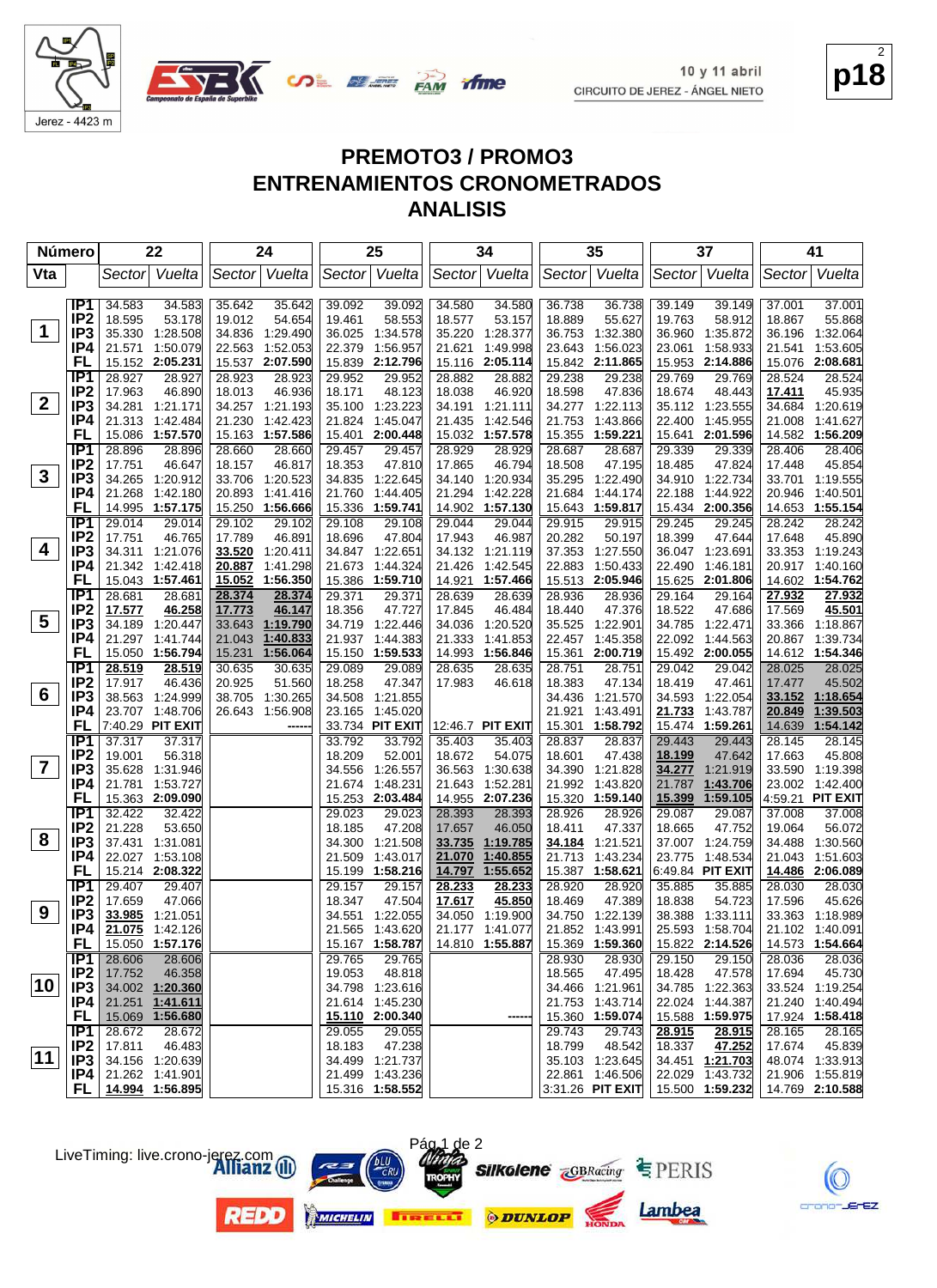



|     | <b>Número</b>                                                       |        | 22     | 24            |                                      | 25                                                          |               | 34 |                                                | 35                                                          |               | 37     |                                      | 41                                       |
|-----|---------------------------------------------------------------------|--------|--------|---------------|--------------------------------------|-------------------------------------------------------------|---------------|----|------------------------------------------------|-------------------------------------------------------------|---------------|--------|--------------------------------------|------------------------------------------|
| Vta |                                                                     | Sector | Vuelta | Sector Vuelta |                                      | Sector   Vuelta                                             | Sector Vuelta |    |                                                | Sector Vuelta                                               | Sector Vuelta |        |                                      | Sector   Vuelta                          |
| 12  | IP1<br>IP <sub>2</sub><br>IP3<br>IP4<br>FL                          |        | ------ |               | 29.015<br>18.140<br>34.197<br>15.128 | 29.015<br>47.155<br>1:21.352<br>21.326 1:42.678<br>1:57.806 |               |    | 37.151<br>18.783<br>34.448<br>21.884<br>15.574 | 37.151<br>55.934<br>1:30.382<br>1:52.266<br>2:07.840        |               | ------ | 28.194<br>18.071<br>44.127<br>26.023 | 28.194<br>46.265<br>1:30.392<br>1:56.415 |
| 13  | IP1<br>IP <sub>2</sub><br>IP3<br>IP4<br>FL                          |        |        |               | 29.976<br>18.535<br>35.848           | 29.976<br>48.511<br>1:24.359<br>25.422 1:49.781<br>------   |               |    | 29.079<br>18.395<br>34.398<br>21.491<br>15.120 | 29.079<br>47.474<br>1:21.872<br>1:43.363<br>1:58.483        |               |        |                                      |                                          |
| 14  | $\overline{IP1}$<br>IP <sub>2</sub><br>IP <sub>3</sub><br>IP4<br>FL |        |        |               |                                      |                                                             |               |    | 28.631<br>18.302<br>34.560<br>21.720           | 28.631<br>46.933<br>1:21.493<br>1:43.213<br>15.205 1:58.418 |               |        |                                      |                                          |
| 15  | <b>IP1</b><br>IP <sub>2</sub><br>IP3<br>IP4<br><b>FL</b>            |        |        |               |                                      |                                                             |               |    |                                                | ------                                                      |               |        |                                      |                                          |



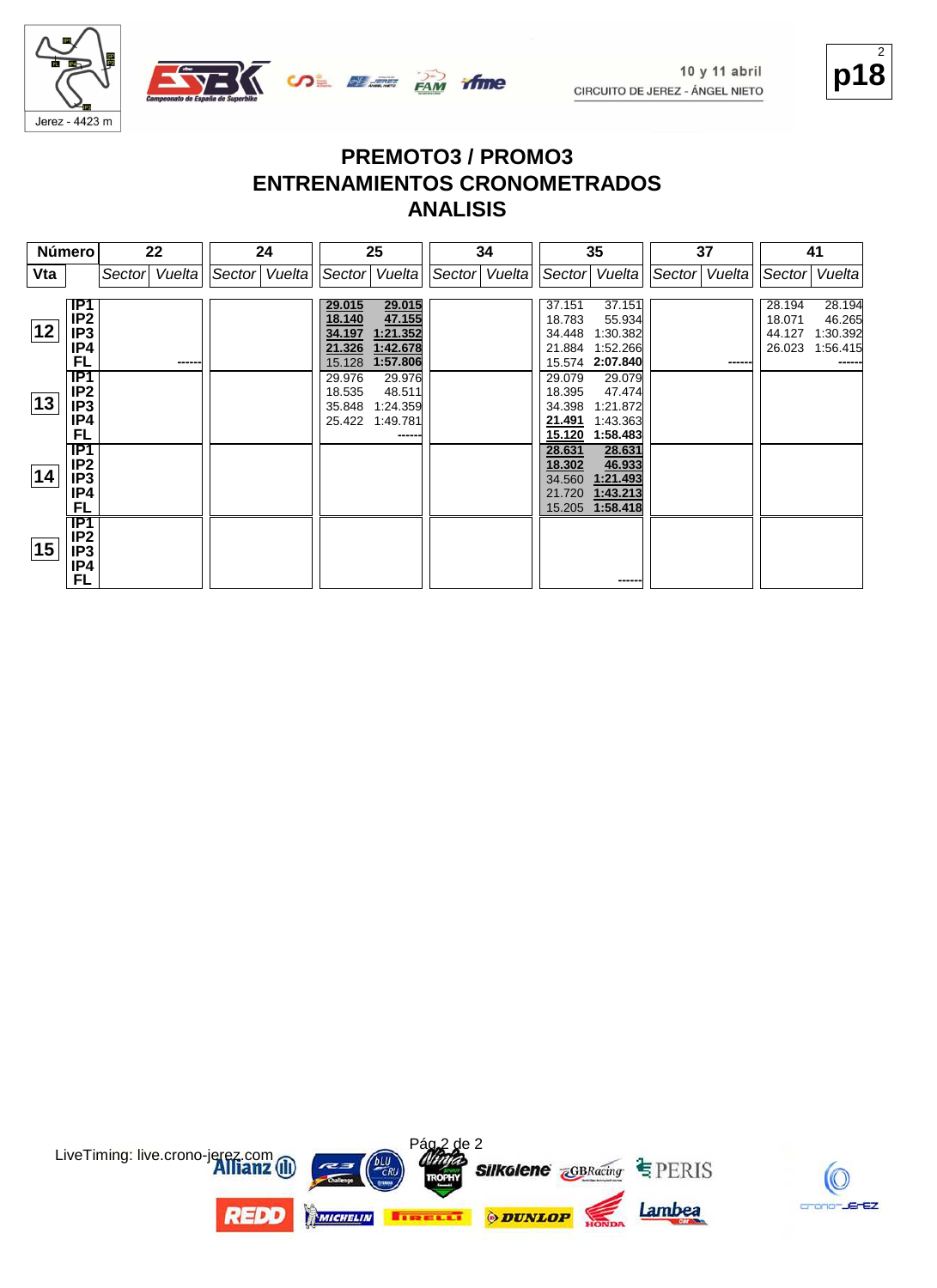



| <b>Número</b>           |                        | 44                                    | 49                                       | 54                                       | 57                                       | 58                                     | 74                                       | 94                                   |
|-------------------------|------------------------|---------------------------------------|------------------------------------------|------------------------------------------|------------------------------------------|----------------------------------------|------------------------------------------|--------------------------------------|
| Vta                     |                        | Vuelta<br>Sector                      | Vuelta<br>Sector                         | Sector Vuelta                            | Sector<br>Vuelta                         | Sector Vuelta                          | Vuelta<br>Sector                         | Sector Vuelta                        |
|                         | IP <sub>1</sub>        | 37.885<br>37.885                      | 36.593<br>36.593                         | 36.597<br>36.597                         | 39.268<br>39.268                         | 36.969<br>36.969                       | 34.173<br>34.173                         | 36.105<br>36.105                     |
|                         | IP <sub>2</sub>        | 18.557<br>56.442                      | 19.293<br>55.886                         | 55.503<br>18.906                         | 20.060<br>59.328                         | 18.998<br>55.967                       | 18.482<br>52.655                         | 18.576<br>54.681                     |
| $\mathbf 1$             | IP3                    | 1:32.445<br>36.003                    | 36.180<br>1:32.066                       | 35.443<br>1:30.946                       | 38.555<br>1:37.883                       | 37.715<br>1:33.682                     | 34.182 1:26.837                          | 35.346<br>1:30.027                   |
|                         | IP4                    | 1:55.634<br>23.189                    | 1:54.614<br>22.548                       | 1:52.430<br>21.484                       | 2:01.799<br>23.916                       | 1:55.881<br>22.199                     | 22.698<br>1:49.535                       | 1:53.455<br>23.428                   |
|                         | FL                     | 2:11.564<br>15.930                    | 2:10.003<br>15.389                       | 15.240<br>2:07.670                       | 2:17.574<br>15.775                       | 33.987 PIT EXIT                        | 2:05.041<br>15.506                       | 57.641<br><b>PIT EXIT</b>            |
|                         | IP <sub>1</sub>        | 29.159<br>29.159                      | 29.485<br>29.485                         | 28.294<br>28.294                         | 29.904<br>29.904                         | 33.070<br>33.070                       | 28.305<br>28.305                         | 35.535<br>35.535                     |
|                         | IP <sub>2</sub>        | 47.308<br>18.149                      | 18.362<br>47.847                         | 46.063<br>17.769                         | 48.784<br>18.880                         | 17.668<br>50.738                       | 17.849<br>46.154                         | 17.928<br>53.463                     |
| $\mathbf{2}$            | IP3                    | 34.609<br>1.21.917                    | 34.548<br>1:22.395                       | 34.256<br>1:20.319                       | 35.230<br>1:24.014                       | 33.215<br>1:23.953                     | 33.782 1:19.936                          | 34.434 1:27.897                      |
|                         | IP4                    | 21.537<br>1:43.454                    | 21.890<br>1:44.285                       | 20.877<br>1:41.196                       | 21.798<br>1:45.812                       | 21.489<br>1:45.442                     | 21.561<br>1:41.497                       | 21.565<br>1:49.462                   |
|                         | FL                     | 15.498<br>1:58.952                    | 1:59.525<br>15.240                       | 15.248<br>1:56.444                       | 2:00.942<br>15.130                       | 18.625<br>2:04.067                     | 15.104<br>1:56.601                       | 15.026 2:04.488                      |
|                         | IP1                    | 29.303<br>29.303                      | 28.875<br>28.875                         | 29.774<br>29.774                         | 29.176<br>29.176                         | 27.731<br>27.731                       | 28.189<br>28.189                         | 28.600<br>28.600                     |
|                         | IP <sub>2</sub>        | 18.685<br>47.988                      | 18.261<br>47.136                         | 18.223<br>47.997                         | 18.452<br>47.628                         | 17.383<br>45.114                       | 17.820<br>46.009                         | 17.715<br>46.315                     |
| $\mathbf{3}$            | IP3                    | 34.570 1:22.558                       | 1:21.502<br>34.366                       | 33.862 1:21.859                          | 34.611<br>1:22.239                       | 32.581<br>1:17.695                     | 33.468<br>1:19.477                       | 33.851 1:20.166                      |
|                         | IP4                    | 21.330<br>1:43.888                    | 1:43.146<br>21.644                       | 21.203<br>1:43.062                       | 21.526<br>1:43.765                       | 20.417<br>1:38.112                     | 20.997<br>1:40.474                       | 21.147 1:41.313                      |
|                         | FL                     | 15.451<br>1:59.339                    | 17.618 2:00.764                          | 1:58.163<br>15.101                       | 14.969<br>1:58.734                       | 14.731<br>1:52.843                     | 15.036<br>1:55.510                       | 43.319                               |
|                         | IP <sub>1</sub>        | 32.329<br>32.329                      | 29.632<br>29.632                         | 28.328<br>28.328                         | 29.000<br>29.000                         | 27.495<br>27.495                       | 27.946<br>27.946                         |                                      |
| 4                       | IP <sub>2</sub>        | 19.301<br>51.630                      | 18.529<br>48.161                         | 18.011<br>46.339                         | 18.105<br>47.105                         | 17.371<br>44.866                       | 17.787<br>45.733                         | 17.619<br>17.619                     |
|                         | IP3<br>IP4             | 36.920<br>1:28.550<br>24.115 1:52.665 | 34.649<br>1:22.810<br>21.663<br>1:44.473 | 1:19.911<br>33.572<br>21.023<br>1:40.934 | 1:21.284<br>34.179<br>21.360<br>1:42.644 | 32.512 1:17.378<br>20.603<br>1:37.981  | 33.338<br>1:19.071<br>20.911<br>1:39.982 | 51.220<br>33.601<br>20.956 1:12.176  |
|                         | FL                     | 1:36.15 PIT EXIT                      | 15.424 1:59.897                          | 1:55.997<br>15.063                       | 14.869<br>1:57.513                       | 14.600 1:52.581                        | 42.713                                   | 14.579<br>1:55.332                   |
|                         | IP <sub>1</sub>        | 39.738<br>39.738                      | 29.158<br>29.158                         | 28.418<br>28.418                         | 30.219<br>30.219                         | 27.618<br>27.618                       |                                          | 28.169<br>28.169                     |
|                         | IP <sub>2</sub>        | 18.704<br>58.442                      | 18.276<br>47.434                         | 17.970<br>46.388                         | 49.624<br>19.405                         | 17.433<br>45.051                       | 17.676<br>17.676                         | 17.461<br>45.630                     |
| $\overline{\mathbf{5}}$ | IP <sub>3</sub>        | 34.559<br>1:33.001                    | 34.461<br>1:21.895                       | 33.976<br>1:20.364                       | 36.664<br>1:26.288                       | 32.677 1:17.728                        | 51.262<br>33.586                         | 33.394<br>1:19.024                   |
|                         | IP4                    | 22.318 1:55.319                       | 21.924<br>1:43.819                       | 22.326<br>1:42.690                       | 25.399<br>1:51.687                       | 21.210<br>1:38.938                     | 1:12.468<br>21.206                       | 20.942<br>1:39.966                   |
|                         | FL                     | 1:19.06 PIT EXIT                      | 15.149 1:58.968                          | 2:48.05 PIT EXIT                         | 4:57.88 PIT EXIT                         | 42.204                                 | 7:49.58 PIT EXIT                         | 14.806<br>1:54.772                   |
|                         | IP <sub>1</sub>        | 40.056<br>40.056                      | 29.097<br>29.097                         | 35.317<br>35.317                         | 44.442<br>44.442                         |                                        | 32.372<br>32.372                         | 28.255<br>28.255                     |
|                         | IP <sub>2</sub>        | 19.015<br>59.071                      | 18.375<br>47.472                         | 18.584<br>53.901                         | 21.475<br>1:05.917                       | 17.387<br>17.387                       | 18.183<br>50.555                         | 17.520<br>45.775                     |
| 6                       | IP <sub>3</sub>        | 35.557<br>1:34.628                    | 34.312 1:21.784                          | 33.988<br>1:27.889                       | 41.212<br>1:47.129                       | 32.936<br>50.323                       | 33.638<br>1:24.193                       | 33.461<br>1:19.236                   |
|                         | IP4                    | 21.770<br>1:56.398                    | 21.861<br>1:43.645                       | 21.318<br>1:49.207                       | 29.991<br>2:17.120                       | 21.424<br>1:11.747                     | 21.120<br>1.45.313                       | 1:40.306<br>21.070                   |
|                         | FL                     | 15.601 2:11.999                       | 15.189 1:58.834                          | 2:04.600<br>15.393                       | 1:07.47 PIT EXIT                         | 5:34.24 PIT EXIT                       | 15.288<br>2:00.601                       | 14.808 1:55.114                      |
|                         | IP1                    | 29.161<br>29.161                      | 29.216<br>29.216                         | 28.661<br>28.661                         | 38.663<br>38.663                         | 34.682<br>34.682                       | 28.310<br>28.310                         | 28.597<br>28.597                     |
| $\overline{\mathbf{7}}$ | IP <sub>2</sub>        | 18.249<br>47.410                      | 18.428<br>47.644                         | 18.428<br>47.089                         | 19.235<br>57.898                         | 19.155<br>53.837                       | 18.015<br>46.325                         | 17.763<br>46.360                     |
|                         | IP <sub>3</sub>        | 34.495<br>1:21.905                    | 34.433<br>1:22.077                       | 33.925<br>1:21.014                       | 34.752<br>1:32.650                       | 33.908<br>1:27.745                     | 33.401<br>1:19.726                       | 34.042<br>1:20.402                   |
|                         | IP4<br>FL              | 21.575<br>1:43.480                    | 1:44.153<br>22.076                       | 1:42.325<br>21.311                       | 1:54.102<br>21.452                       | 1:48.521<br>20.776                     | 1:40.168<br>20.442                       | 22.360<br>1:42.762                   |
|                         | IP <sub>1</sub>        | 15.449 1:58.929<br>29.122<br>29.122   | 15.306<br>1:59.459<br>29.025<br>29.025   | 15.122<br>1:57.447<br>31.448<br>31.448   | 14.965 2:09.067<br>28.822<br>28.822      | 17.054<br>2:05.575<br>27.433<br>27.433 | 14.964<br>1:55.132<br>27.753<br>27.753   | 3:34.11 PIT EXIT<br>35.887<br>35.887 |
|                         | IP <sub>2</sub>        | 18.148<br>47.270                      | 18.479<br>47.504                         | 19.131<br>50.579                         | 17.950<br>46.772                         | 17.160<br>44.593                       | 17.593<br>45.346                         | 18.062<br>53.949                     |
| 8                       | IP <sub>3</sub>        | 34.342 1:21.612                       | 34.406<br>1:21.910                       | 34.567<br>1:25.146                       | 34.097<br>1:20.869                       | 32.483<br>1:17.076                     | 35.074<br>1:20.420                       | 34.084<br>1:28.033                   |
|                         | IP4                    | 21.277<br>1:42.889                    | 21.851<br>1:43.761                       | 22.599<br>1:47.745                       | 21.478<br>1:42.347                       | 20.409<br>1:37.485                     | 21.051<br>1:41.471                       | 21.339<br>1:49.372                   |
|                         | FL                     | 15.546<br>1:58.435                    | 15.260<br>1:59.021                       | 1:10.07 PIT EXIT                         | 1:57.127<br>14.780                       | 14.515<br>1:52.000                     | <u>14.898</u><br>1:56.369                | 14.858 2:04.230                      |
|                         | IP <sub>1</sub>        | 28.692<br>28.692                      | 29.170<br>29.170                         | 32.552<br>32.552                         | 28.666<br>28.666                         | 27.354<br>27.354                       | 27.897<br>27.897                         | 28.526<br>28.526                     |
|                         | IP <sub>2</sub>        | 18.109<br>46.801                      | 18.657<br>47.827                         | 18.358<br>50.910                         | 17.935<br>46.601                         | 17.325<br>44.679                       | 17.745<br>45.642                         | 17.552<br>46.078                     |
| 9                       | IP <sub>3</sub>        | 34.207 1:21.008                       | 34.897 1:22.724                          | 34.449 1:25.359                          | 33.833<br>1:20.434                       | 32.428 1:17.107                        | 33.069<br>1:18.711                       | 34.155 1:20.233                      |
|                         | IP4                    | 21.239 1.42.247                       | 23.868 1:46.592                          | 21.623 1:46.982                          | 21.260<br>1:41.694                       | 20.388<br>1:37.495                     |                                          | 21.106 1:41.339                      |
|                         | FL.                    | 15.428 1:57.675                       | 1:43.50 PIT EXIT                         | 15.253 2:02.235                          | 14.760 1:56.454                          | 14.491 1:51.986                        |                                          | 14.654 1:55.993                      |
|                         | IP1                    | 29.033<br>29.033                      | 36.207<br>36.207                         | 28.698<br>28.698                         | 28.554<br>28.554                         | 27.295<br>27.295                       |                                          | 28.340<br>28.340                     |
|                         | IP <sub>2</sub>        | 18.209<br>47.242                      | 18.892<br>55.099                         | 46.989<br>18.291                         | 17.845<br>46.399                         | 17.204<br>44.499                       |                                          | 17.595<br>45.935                     |
| 10                      | IP <sub>3</sub>        | 34.514 1:21.756                       | 34.891 1:29.990                          | 34.045 1:21.034                          | 33.845 1:20.244                          | 32.529 1:17.028                        |                                          | 33.538 1:19.473                      |
|                         | IP4                    | 21.386 1:43.142                       | 21.910 1:51.900                          | 21.337 1:42.371                          | 21.257 1:41.501                          | 20.221<br>1:37.249                     |                                          | 20.997 1:40.470                      |
|                         | FL.                    | 15.488 1:58.630                       | 15.264 2:07.164                          | 15.215 1:57.586                          | 14.797 1:56.298                          | 14.484 1:51.733                        |                                          | 14.615 1:55.085                      |
|                         | IP1<br>IP <sub>2</sub> | 35.213<br>35.213                      | 28.973<br>28.973                         | 29.477<br>29.477                         | 28.587<br>28.587                         | 27.918<br>27.918                       |                                          | 28.257<br>28.257                     |
| $ 11\rangle$            | IP3                    | 20.447<br>55.660<br>35.252 1:30.912   | 47.265<br>18.292<br>34.418 1:21.683      | 48.088<br>18.611<br>34.770 1:22.858      | 46.503<br>17.916<br>33.869 1:20.372      | 17.454<br>45.372<br>35.244 1:20.616    |                                          | 17.458<br>45.715<br>33.303 1:19.018  |
|                         | IP4                    | 23.189 1:54.101                       | 21.709 1:43.392                          | 22.630 1:45.488                          | 21.291 1:41.663                          | 20.816 1:41.432                        |                                          | 21.065<br>1:40.083                   |
|                         | FL.                    | 48.036 PIT EXIT                       | 15.109 1:58.501                          | $1:04.19$ PIT EXIT $1:04.762$ 1:56.425   |                                          | 16.137 1:57.569                        |                                          | 14.643 1:54.726                      |
|                         |                        |                                       |                                          |                                          |                                          |                                        |                                          |                                      |



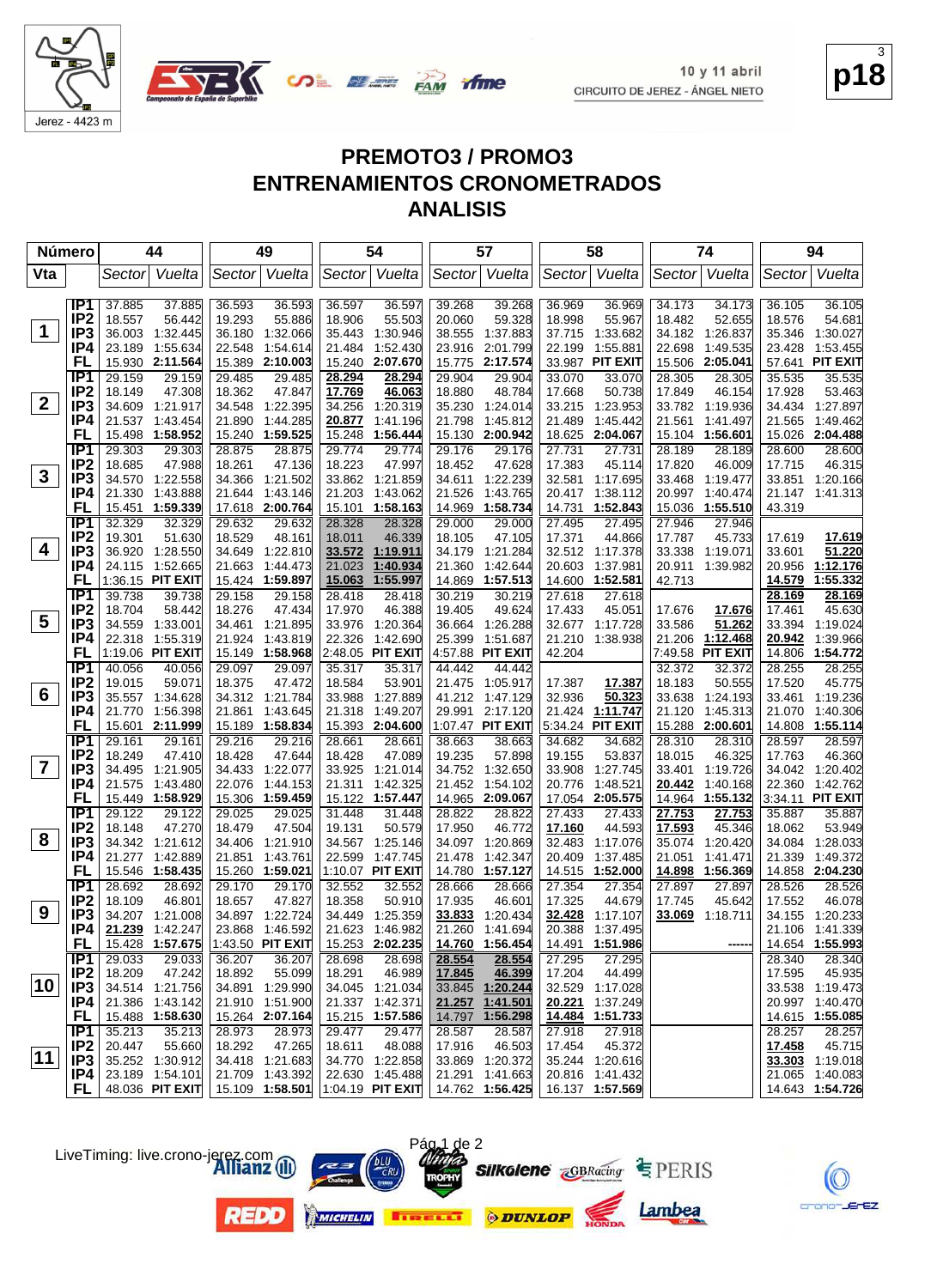

# **p18** 3

crano-JErEZ

| <b>Número</b> |                 |        | 44       |        | 49              |        | 54            |               | 57    |        | 58            |        | 74     |        | 94       |
|---------------|-----------------|--------|----------|--------|-----------------|--------|---------------|---------------|-------|--------|---------------|--------|--------|--------|----------|
| Vta           |                 | Sector | Vuelta   |        | Sector   Vuelta |        | Sector Vuelta | Sector Vuelta |       |        | Sector Vuelta | Sector | Vuelta | Sector | Vuelta   |
|               |                 |        |          |        |                 |        |               |               |       |        |               |        |        |        |          |
|               | IP1             | 34.701 | 34.701   | 28.794 | 28.794          | 31.935 | 31.935        |               |       | 27.289 | 27.289        |        |        | 28.447 | 28.447   |
|               | IP <sub>2</sub> | 18.605 | 53.306   | 18.281 | 47.075          | 18.620 | 50.555        |               |       | 17.391 | 44.680        |        |        | 17.531 | 45.978   |
| 12            | IP <sub>3</sub> | 34.448 | 1:27.754 | 34.194 | 1:21.269        | 34.499 | 1:25.054      |               |       | 32.500 | 1:17.180      |        |        | 34.817 | 1:20.795 |
|               | IP4             | 21.622 | 1:49.376 | 21.424 | 1:42.693        | 21.480 | 1.46.534      |               |       | 20.309 | 1:37.489      |        |        | 21.175 | 1:41.970 |
|               | FL              | 15.468 | 2:04.844 | 15.081 | 1:57.774        | 15.228 | 2:01.762      |               | ----- | 14.580 | 1:52.069      |        |        | 14.699 | 1:56.669 |
|               | IP <sub>1</sub> | 28.829 | 28.829   | 28.682 | 28.682          | 28.661 | 28.661        |               |       | 27.398 | 27.398        |        |        | 28.489 | 28.489   |
|               | IP <sub>2</sub> | 18.096 | 46.925   | 18.144 | 46.826          | 18.352 | 47.013        |               |       | 17.313 | 44.711        |        |        | 17.606 | 46.095   |
| 13            | IP <sub>3</sub> | 34.189 | 1:21.114 | 34.177 | 1:21.003        | 34.289 | 1:21.302      |               |       | 32.539 | 1:17.250      |        |        | 33.562 | 1:19.657 |
|               | IP4             | 21.882 | 1:42.996 | 21.600 | 1:42.603        | 21.615 | 1:42.917      |               |       | 20.421 | 1:37.671      |        |        | 21.246 | 1:40.903 |
|               | FL              | 15.406 | 1:58.402 | 15.247 | 1:57.850        | 15.218 | 1:58.135      |               |       | 14.526 | 1:52.197      |        |        | 14.682 | 1:55.585 |
|               | TP1             | 28.672 | 28.672   | 28.618 | 28.618          |        |               |               |       |        |               |        |        | 28.363 | 28.363   |
|               | IP <sub>2</sub> | 18.074 | 46.746   | 18.157 | 46.775          |        |               |               |       |        |               |        |        | 17.607 | 45.970   |
| 14            | IP <sub>3</sub> | 34.030 | 1:20.776 | 34.114 | 1:20.889        |        |               |               |       |        |               |        |        | 33.426 | 1:19.396 |
|               | IP4             | 21.383 | 1:42.159 | 21.487 | 1:42.376        |        |               |               |       |        |               |        |        | 21.029 | 1:40.425 |
|               | FL              | 15.330 | 1:57.489 | 15.084 | 1:57.460        |        | ------        |               |       |        | ------        |        |        | 14.605 | 1:55.030 |
|               | IP1             |        |          | 28.784 | 28.784          |        |               |               |       |        |               |        |        |        |          |
|               | IP <sub>2</sub> |        |          | 18.089 | 46.873          |        |               |               |       |        |               |        |        |        |          |
| 15            | IP3             |        |          | 33.840 | 1:20.713        |        |               |               |       |        |               |        |        |        |          |
|               | IP4             |        |          | 21.387 | 1:42.100        |        |               |               |       |        |               |        |        |        |          |
|               | FL              |        | ------   | 14.929 | 1:57.029        |        |               |               |       |        |               |        |        |        |          |

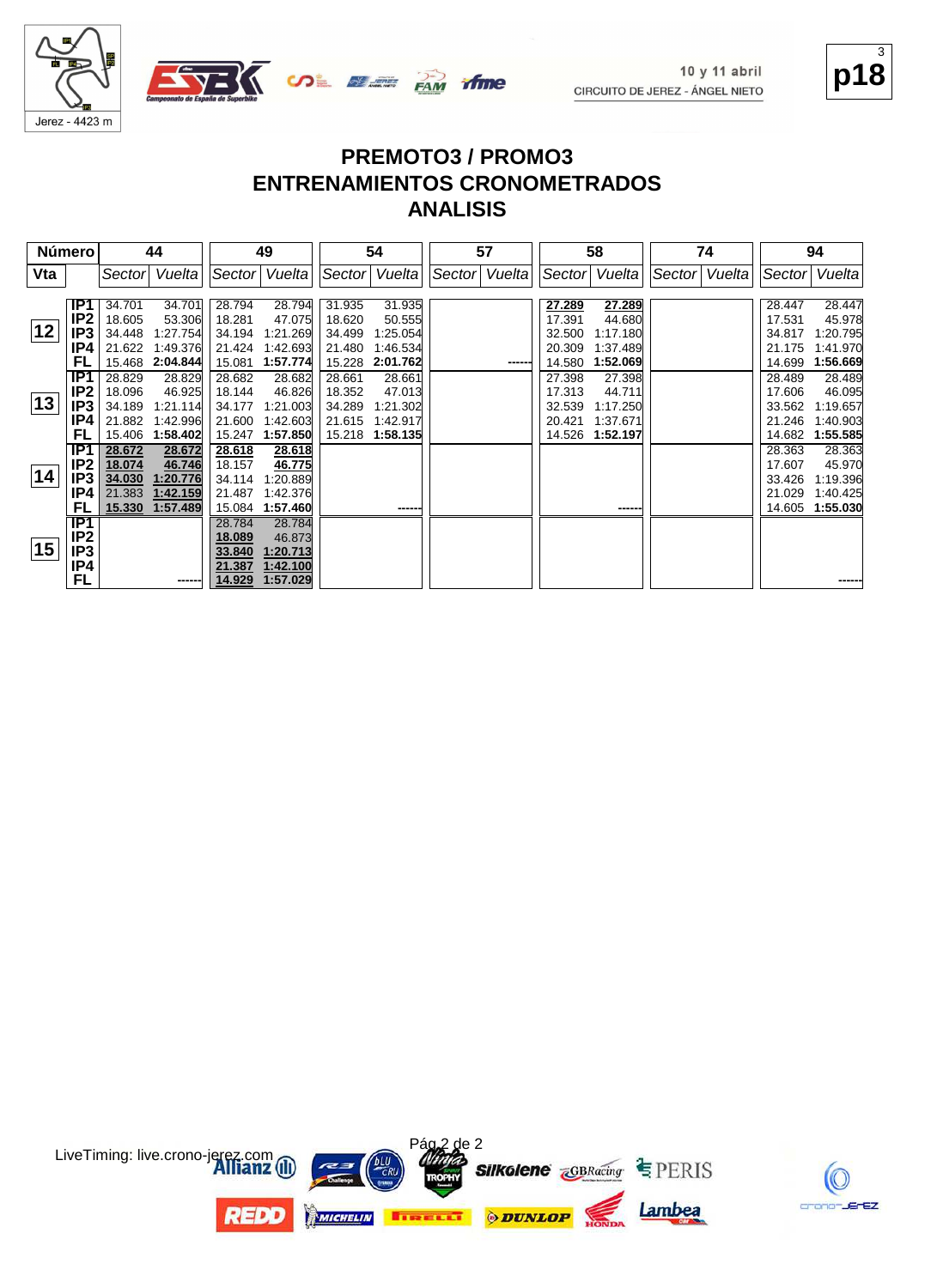

# **p18** 4

#### **PREMOTO3 / PROMO3 ENTRENAMIENTOS CRONOMETRADOS ANALISIS**

| Número         |                  | 98                                  | 0             | 0               | 0             | 0             | 0             | 0             |
|----------------|------------------|-------------------------------------|---------------|-----------------|---------------|---------------|---------------|---------------|
| Vta            |                  | Sector Vuelta                       | Sector Vuelta | Sector   Vuelta | Sector Vuelta | Sector Vuelta | Sector Vuelta | Sector Vuelta |
|                |                  |                                     |               |                 |               |               |               |               |
|                | IP1              | 38.929<br>38.929                    |               |                 |               |               |               |               |
| $\mathbf 1$    | IP <sub>2</sub>  | 20.627<br>59.556                    |               |                 |               |               |               |               |
|                | IP3              | 39.022 1:38.578                     |               |                 |               |               |               |               |
|                | IP4<br>FL        | 24.002 2:02.580<br>16.522 2:19.102  |               |                 |               |               |               |               |
|                | IP1              | 30.683<br>30.683                    |               |                 |               |               |               |               |
|                | IP <sub>2</sub>  | 19.025<br>49.708                    |               |                 |               |               |               |               |
| $\mathbf{2}$   | IP3              | 35.920 1:25.628                     |               |                 |               |               |               |               |
|                | IP4              | 22.535 1:48.163                     |               |                 |               |               |               |               |
|                | FL               | 15.991 2:04.154                     |               |                 |               |               |               |               |
|                | <b>IP1</b>       | 29.994<br>29.994                    |               |                 |               |               |               |               |
|                | IP <sub>2</sub>  | 18.614<br>48.608                    |               |                 |               |               |               |               |
| 3              | IP3              | 35.901 1:24.509                     |               |                 |               |               |               |               |
|                | IP4              | 22.303 1:46.812                     |               |                 |               |               |               |               |
|                | <b>FL</b>        | 15.827 2:02.639                     |               |                 |               |               |               |               |
|                | IP1              | 29.965<br>29.965                    |               |                 |               |               |               |               |
|                | IP <sub>2</sub>  | 18.591<br>48.556                    |               |                 |               |               |               |               |
| 4              | IP3              | 35.322 1:23.878                     |               |                 |               |               |               |               |
|                | IP4              | 22.087 1:45.965                     |               |                 |               |               |               |               |
|                | <b>FL</b><br>IP1 | 15.675 2:01.640<br>29.385           |               |                 |               |               |               |               |
|                | IP <sub>2</sub>  | 29.385<br>18.422<br>47.807          |               |                 |               |               |               |               |
| 5              | IP3              | 35.424 1:23.231                     |               |                 |               |               |               |               |
|                | IP4              | 21.976 1:45.207                     |               |                 |               |               |               |               |
|                | FL               | 15.608 2:00.815                     |               |                 |               |               |               |               |
|                | IP1              | 29.245<br>29.245                    |               |                 |               |               |               |               |
|                | IP <sub>2</sub>  | 47.493<br>18.248                    |               |                 |               |               |               |               |
| 6              | IP3              | 35.384 1:22.877                     |               |                 |               |               |               |               |
|                | IP4              | 21.930 1:44.807                     |               |                 |               |               |               |               |
|                | FL               | 15.771 2:00.578                     |               |                 |               |               |               |               |
|                | IP1              | 29.404<br>29.404                    |               |                 |               |               |               |               |
| $\overline{7}$ | IP <sub>2</sub>  | 18.310<br>47.714                    |               |                 |               |               |               |               |
|                | IP3              | 35.088 1:22.802                     |               |                 |               |               |               |               |
|                | IP4<br>FL        | 21.872 1:44.674<br>15.649 2:00.323  |               |                 |               |               |               |               |
|                | IP1              | 29.280<br>29.280                    |               |                 |               |               |               |               |
|                | IP <sub>2</sub>  | 47.790<br>18.510                    |               |                 |               |               |               |               |
| 8              | IP3              | 35.499<br>1:23.289                  |               |                 |               |               |               |               |
|                | IP4              | 22.169 1:45.458                     |               |                 |               |               |               |               |
|                | <b>FL</b>        | 15.894 2:01.352                     |               |                 |               |               |               |               |
|                | IP1              | 29.816<br>29.816                    |               |                 |               |               |               |               |
|                | IP <sub>2</sub>  | 18.626<br>48.442                    |               |                 |               |               |               |               |
| 9              | IP3              | 35.633 1:24.075                     |               |                 |               |               |               |               |
|                | IP4              | 22.019 1:46.094                     |               |                 |               |               |               |               |
|                | FL,              | 15.700 2:01.794                     |               |                 |               |               |               |               |
|                | $\overline{IP1}$ | 29.811<br>29.811                    |               |                 |               |               |               |               |
| 10             | IP2<br>IP3       | 18.466<br>48.277<br>35.663 1:23.940 |               |                 |               |               |               |               |
|                | P4               | 24.079 1:48.019                     |               |                 |               |               |               |               |
|                | FL.              | 5:14.98 PIT EXIT                    |               |                 |               |               |               |               |
|                | IP1              | 36.140<br>36.140                    |               |                 |               |               |               |               |
|                | IP <sub>2</sub>  | 19.128<br>55.268                    |               |                 |               |               |               |               |
| 11             | IP3              | 36.489 1:31.757                     |               |                 |               |               |               |               |
|                |                  | $IP4$   22.622 1:54.379             |               |                 |               |               |               |               |
|                | FL               | 16.112 2:10.491                     |               |                 |               |               |               |               |

LiveTiming: live.crono-jerez.com



**REDO** 



Pág 1 de 2





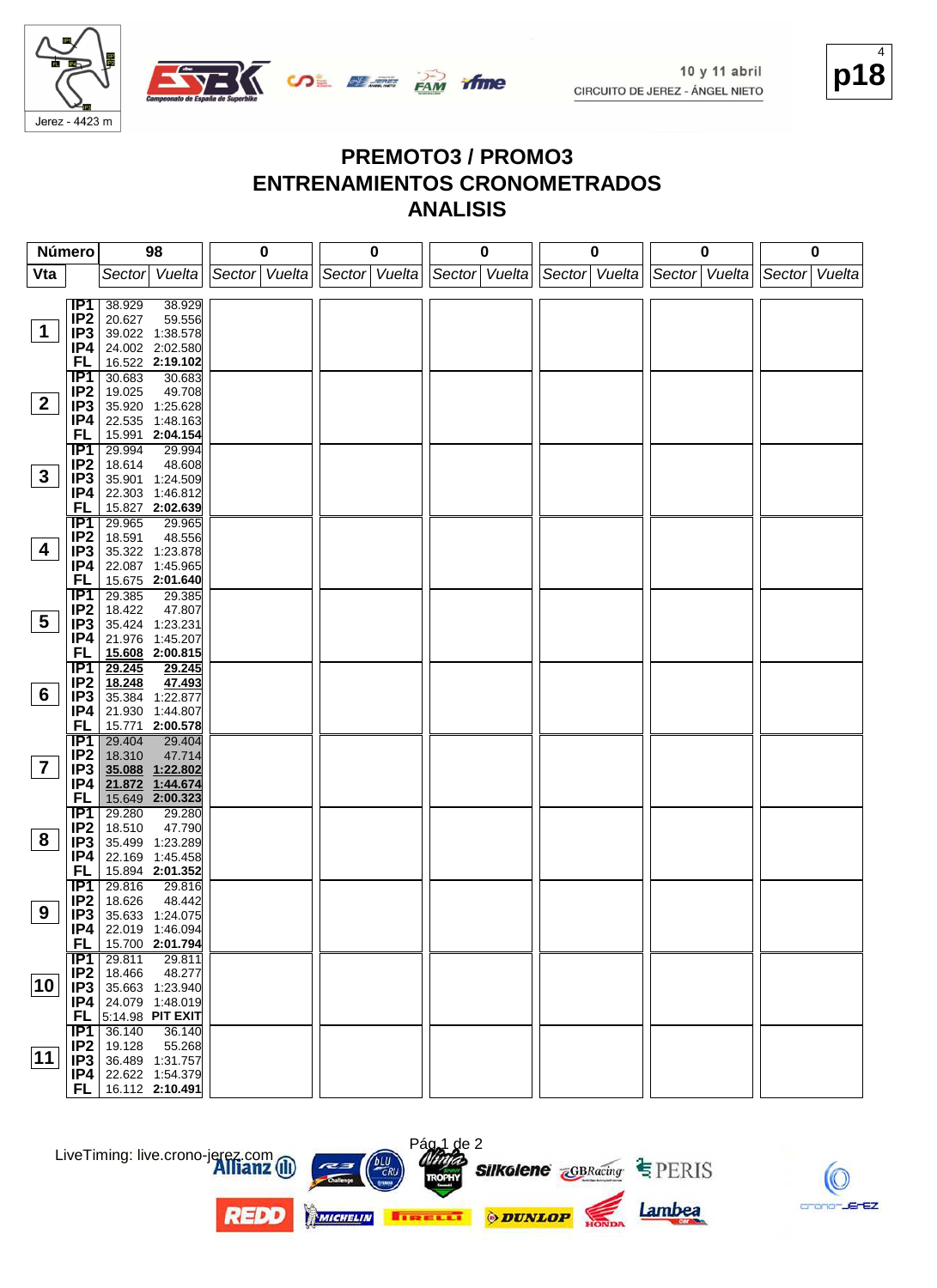



| Número |                                                                            |                                      | 98                                                          |        | 0      |               | O |               | 0 | $\bf{0}$        |        | 0      |               | Λ |
|--------|----------------------------------------------------------------------------|--------------------------------------|-------------------------------------------------------------|--------|--------|---------------|---|---------------|---|-----------------|--------|--------|---------------|---|
| Vta    |                                                                            | Sector                               | Vuelta                                                      | Sector | Vuelta | Sector Vuelta |   | Sector Vuelta |   | Sector   Vuelta | Sector | Vuelta | Sector Vuelta |   |
| 12     | IP1<br>IP <sub>2</sub><br>IP <sub>3</sub><br>IP4<br>FL                     | 29.662<br>18.623<br>35.460<br>22.089 | 29.662<br>48.285<br>1:23.745<br>1:45.834<br>15.677 2:01.511 |        |        |               |   |               |   |                 |        |        |               |   |
| 13     | $\overline{IP1}$<br>IP <sub>2</sub><br>IP <sub>3</sub><br>IP4<br><b>FL</b> |                                      | ------                                                      |        |        |               |   |               |   |                 |        |        |               |   |
| 14     | TP1<br>IP <sub>2</sub><br>IP <sub>3</sub><br>IP4<br><b>FL</b>              |                                      |                                                             |        |        |               |   |               |   |                 |        |        |               |   |
| 15     | TP1<br>IP <sub>2</sub><br>IP <sub>3</sub><br>IP4<br><b>FL</b>              |                                      |                                                             |        |        |               |   |               |   |                 |        |        |               |   |



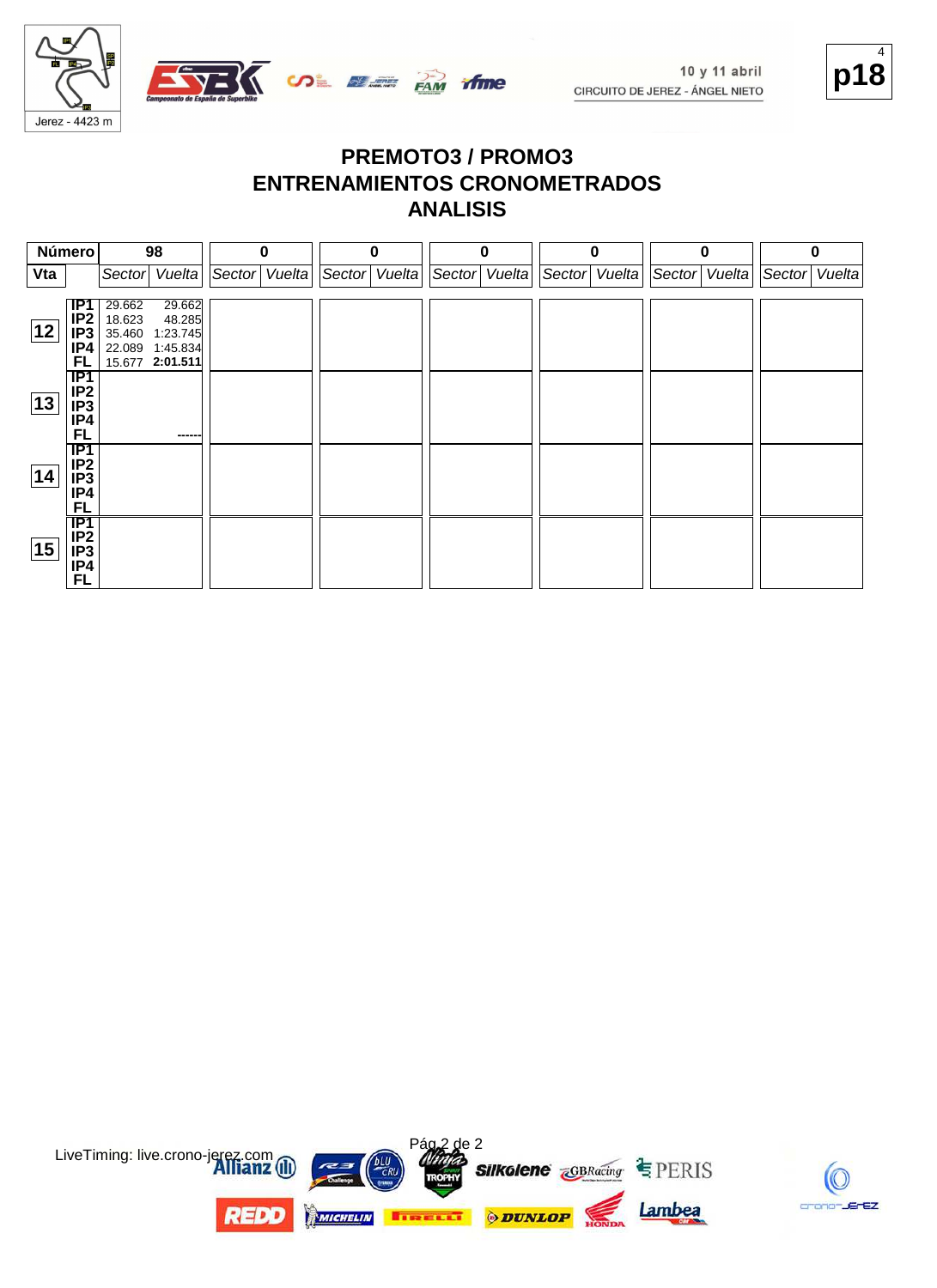



# **PREMOTO3 / PROMO3 ENTRENAMIENTOS CRONOMETRADOS 40 MEJORES VUELTAS**

| <b>Dorsal</b> | <b>Piloto</b>            | <b>Nat</b> | Equipo                   | Maq.             | Hora      | <b>Vuelta</b>  | Tiempo   |
|---------------|--------------------------|------------|--------------------------|------------------|-----------|----------------|----------|
| 58            | Jose L ARMARIO           | <b>ESP</b> | <b>GM FUEL-VRC TEAM</b>  |                  | 10:05:13  | 10             | 1:51.733 |
| 58            | Jose L ARMARIO           | <b>ESP</b> | <b>GM FUEL-VRC TEAM</b>  |                  | 10:03:22  | 9              | 1:51.986 |
| 58            | Jose L ARMARIO           | <b>ESP</b> | <b>GM FUEL-VRC TEAM</b>  |                  | 10:01:30  | 8              | 1:52.000 |
| 58            | Jose L ARMARIO           | <b>ESP</b> | <b>GM FUEL-VRC TEAM</b>  |                  | 10:09:03  | 12             | 1:52.069 |
| 58            | Jose L ARMARIO           | <b>ESP</b> | <b>GM FUEL-VRC TEAM</b>  |                  | 10:10:55  | 13             | 1:52.197 |
| 16            | Alvaro FUERTES           | <b>ESP</b> | <b>FUERTES TEAM</b>      | <b>BEON</b>      | 10:08:16  | 13             | 1:52.346 |
| 16            | Alvaro FUERTES           | <b>ESP</b> | <b>FUERTES TEAM</b>      | <b>BEON</b>      | 10:02:28  | 10             | 1:52.485 |
| 16            | Alvaro FUERTES           | <b>ESP</b> | <b>FUERTES TEAM</b>      | <b>BEON</b>      | 10:04:21  | 11             | 1:52.536 |
| 58            | Jose L ARMARIO           | <b>ESP</b> | <b>GM FUEL-VRC TEAM</b>  |                  | 9:48:25   | 4              | 1:52.581 |
| 18            | Pablo OLIVARES           | <b>ESP</b> | <b>GM FUEL-VRC TEAM</b>  | <b>MIR RACIN</b> | 10:03:23  | 9              | 1:52.664 |
| 16            | Alvaro FUERTES           | <b>ESP</b> | <b>FUERTES TEAM</b>      | <b>BEON</b>      | 9:56:50   | $\overline{7}$ | 1:52.822 |
| 16            | Alvaro FUERTES           | <b>ESP</b> | <b>FUERTES TEAM</b>      | <b>BEON</b>      | 10:00:36  | 9              | 1:52.830 |
| 58            | Jose L ARMARIO           | <b>ESP</b> | <b>GM FUEL-VRC TEAM</b>  |                  | 9:46:32   | 3              | 1:52.843 |
| 18            | Pablo OLIVARES           | <b>ESP</b> | <b>GM FUEL-VRC TEAM</b>  | <b>MIR RACIN</b> | 10:05:16  | 10             | 1:52.958 |
| 16            | Alvaro FUERTES           | <b>ESP</b> | <b>FUERTES TEAM</b>      | <b>BEON</b>      | 9:58:43   | 8              | 1:53.039 |
| 16            | <b>Alvaro FUERTES</b>    | <b>ESP</b> | <b>FUERTES TEAM</b>      | <b>BEON</b>      | 9:44:010  | $\overline{c}$ | 1:53.343 |
| 18            | Pablo OLIVARES           | <b>ESP</b> | <b>GM FUEL-VRC TEAM</b>  | <b>MIR RACIN</b> | 10:07:09  | 11             | 1:53.428 |
| 16            | Alvaro FUERTES           | <b>ESP</b> | <b>FUERTES TEAM</b>      | <b>BEON</b>      | 9:47:57   | 4              | 1:53.461 |
| 16            | Alvaro FUERTES           | <b>ESP</b> | <b>FUERTES TEAM</b>      | <b>BEON</b>      | 9:46:03   | 3              | 1:53.566 |
| 18            | Pablo OLIVARES           | <b>ESP</b> | <b>GM FUEL-VRC TEAM</b>  | <b>MIR RACIN</b> | 10:10:57  | 13             | 1:53.567 |
| 14            | <b>Eduardo GUTIERREZ</b> | <b>ESP</b> | <b>QRG MOTOR RACING</b>  | <b>BEON</b>      | 9:47:57   | 4              | 1:53.595 |
| 18            | Pablo OLIVARES           | <b>ESP</b> | <b>GM FUEL-VRC TEAM</b>  | <b>MIR RACIN</b> | 10:01:30  | 8              | 1:53.709 |
| 18            | Pablo OLIVARES           | <b>ESP</b> | <b>GM FUEL-VRC TEAM</b>  | <b>MIR RACIN</b> | 10:09:03  | 12             | 1:53.731 |
| 18            | Pablo OLIVARES           | <b>ESP</b> | <b>GM FUEL-VRC TEAM</b>  | <b>MIR RACIN</b> | 9:48:26   | 4              | 1:53.770 |
| 41            | Yvonne CERPA             | <b>ESP</b> | <b>IGAXTEAM</b>          | <b>BEON</b>      | 9:51:50   | 6              | 1:54.142 |
| 8             | Marco GARCIA             | <b>ESP</b> | <b>IGAXTEAM</b>          | <b>BEON</b>      | 9:49:56   | 5              | 1:54.156 |
| 18            | Pablo OLIVARES           | <b>ESP</b> | <b>GM FUEL-VRC TEAM</b>  | <b>MIR RACIN</b> | 9:50:21   | 5              | 1:54.293 |
| 41            | Yvonne CERPA             | <b>ESP</b> | <b>IGAXTEAM</b>          | <b>BEON</b>      | 9:49:55   | $\sqrt{5}$     | 1:54.346 |
| 14            | Eduardo GUTIERREZ        | <b>ESP</b> | QRG MOTOR RACING         | <b>BEON</b>      | 10:10:010 | 13             | 1:54.426 |
| 41            | Yvonne CERPA             | <b>ESP</b> | <b>IGAXTEAM</b>          | <b>BEON</b>      | 10:02:32  | 9              | 1:54.664 |
| 8             | Marco GARCIA             | <b>ESP</b> | <b>IGAXTEAM</b>          | <b>BEON</b>      | 10:10:12  | 13             | 1:54.677 |
| 14            | <b>Eduardo GUTIERREZ</b> | <b>ESP</b> | QRG MOTOR RACING         | <b>BEON</b>      | 9:46:04   | 3              | 1:54.706 |
| 94            | Marc AGUILAR             | <b>ESP</b> | QRG MOTOR RACING         | <b>BEON</b>      | 10:05:49  | 11             | 1:54.726 |
| 8             | Marco GARCIA             | <b>ESP</b> | <b>IGAXTEAM</b>          | <b>BEON</b>      | 10:08:17  | 12             | 1:54.759 |
| 41            | Yvonne CERPA             | <b>ESP</b> | <b>IGAXTEAM</b>          | <b>BEON</b>      | 9:48:01   | 4              | 1:54.762 |
| 8             | Marco GARCIA             | <b>ESP</b> | <b>IGAXTEAM</b>          | <b>BEON</b>      | 9:51:50   | 6              | 1:54.765 |
| 94            | Marc AGUILAR             | <b>ESP</b> | QRG MOTOR RACING         | <b>BEON</b>      | 9:50:47   | 5              | 1:54.772 |
| 18            | Pablo OLIVARES           | <b>ESP</b> | <b>GM FUEL-VRC TEAM</b>  | <b>MIR RACIN</b> | 9:46:33   | 3              | 1:54.788 |
| 11            | David GONZALEZ           | <b>ESP</b> | <b>CUNA DE CAMPEONES</b> | <b>MIR RACIN</b> | 9:51:53   | 6              | 1:54.922 |
| 11            | David GONZALEZ           | <b>ESP</b> | <b>CUNA DE CAMPEONES</b> | <b>MIR RACIN</b> | 9:49:58   | 5              | 1:54.964 |



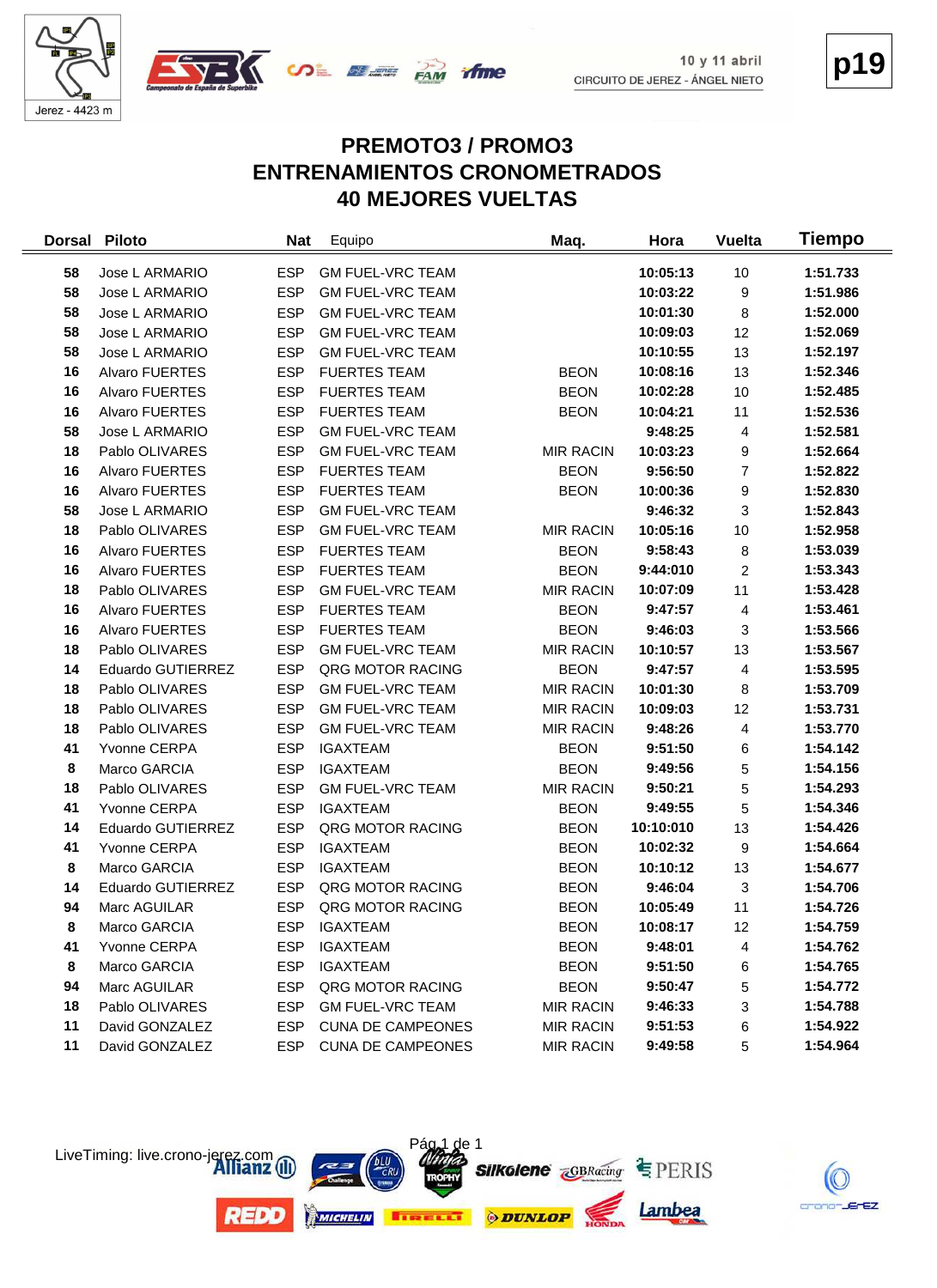



# **p20**

#### **PREMOTO3 / PROMO3 ENTRENAMIENTOS CRONOMETRADOS TOP CINCO VUELTAS**

| <b>Piloto</b> |                           |            | Nat Equipo                       | <b>Top Five Laps</b> |          |          |          |          |  |
|---------------|---------------------------|------------|----------------------------------|----------------------|----------|----------|----------|----------|--|
|               |                           |            |                                  |                      |          |          |          |          |  |
| 58            | Jose L ARMARIO            | <b>ESP</b> | <b>GM FUEL-VRC TEAM</b>          | 1:51.733             | 1:51.986 | 1:52.000 | 1:52.069 | 1:52.197 |  |
| 16            | <b>Alvaro FUERTES</b>     | <b>ESP</b> | <b>FUERTES TEAM</b>              | 1:52.346             | 1:52.485 | 1:52.536 | 1:52.822 | 1:52.830 |  |
| 18            | Pablo OLIVARES            | <b>ESP</b> | <b>GM FUEL-VRC TEAM</b>          | 1:52.664             | 1:52.958 | 1:53.428 | 1:53.567 | 1:53.709 |  |
| 14            | <b>Eduardo GUTIERREZ</b>  | <b>ESP</b> | QRG MOTOR RACING                 | 1:53.595             | 1:54.426 | 1:54.706 | 1:55.495 | 1:55.564 |  |
| 41.           | <b>Yvonne CERPA</b>       | <b>ESP</b> | <b>IGAXTEAM</b>                  | 1:54.142             | 1:54.346 | 1:54.664 | 1:54.762 | 1:55.154 |  |
| 8             | Marco GARCIA              | <b>ESP</b> | <b>IGAXTEAM</b>                  | 1:54.156             | 1:54.677 | 1:54.759 | 1:54.765 | 1:55.104 |  |
| 94            | Marc AGUILAR              | <b>ESP</b> | <b>QRG MOTOR RACING</b>          | 1:54.726             | 1:54.772 | 1:55.030 | 1:55.085 | 1:55.114 |  |
| 11            | David GONZALEZ            | <b>ESP</b> | <b>CUNA DE CAMPEONES</b>         | 1:54.922             | 1:54.964 | 1:55.261 | 1:55.350 | 1:55.718 |  |
| 74            | <b>Carter BROWN</b>       |            | GBR CUNA DE CAMPEONES            | 1:55.132             | 1:55.510 | 1:56.369 | 1:56.601 | 2:00.601 |  |
|               | 34 Eitan G GRAS           | URU        | AUSTIN RACING VHC LIQUI MOLY     | 1:55.652             | 1:55.887 | 1:56.846 | 1:57.130 | 1:57.466 |  |
| 54.           | Jesus RIOS                | <b>ESP</b> | <b>MRE TALENT</b>                | 1:55.997             | 1:56.444 | 1:57.447 | 1:57.586 | 1:58.135 |  |
|               | 24 Jayant CHOTE           | NED.       | <b>CUNA DE CAMPEONES</b>         | 1:56.064             | 1:56.350 | 1:56.666 | 1:57.586 | 2:07.590 |  |
|               | 57 Ruben ROMERO           | <b>ESP</b> | <b>ILUSION TEAM</b>              | 1:56.298             | 1:56.425 | 1:56.454 | 1:57.127 | 1:57.513 |  |
| 22            | <b>Ben Richard AUSTIN</b> |            | GBR AUSTIN RACING VHC LIQUI MOLY | 1:56.680             | 1:56.794 | 1:56.895 | 1:57.175 | 1:57.176 |  |
| 49.           | Xavier MARTINEZ           | <b>ESP</b> | <b>CUNA CAMPEONES</b>            | 1:57.029             | 1:57.460 | 1:57.774 | 1:57.850 | 1:58.501 |  |
| 7             | Xavi VIDAL                | <b>ESP</b> | <b>CUNA DE CAMPEONES</b>         | 1:57.090             | 1:57.281 | 1:59.252 | 2:03.490 | 2:10.297 |  |
| 44            | Mark PEREZ                | <b>ESP</b> | <b>CUNA DE CAMPEONES</b>         | 1:57.489             | 1:57.675 | 1:58.402 | 1:58.435 | 1:58.630 |  |
| 25            | Kyle PAYNE                |            | GBR CUNA DE CAMPEONES            | 1:57.806             | 1:58.216 | 1:58.552 | 1:58.787 | 1:59.533 |  |
| 35            | Adrian COVARRUBIAS        | <b>ESP</b> | PM MOTORSPORT                    | 1:58.418             | 1:58.483 | 1:58.621 | 1:58.792 | 1:59.074 |  |
| 37            | Montague J AMER           |            | GBR AUSTIN RACING VHC LIQUI MOLY | 1:59.105             | 1:59.232 | 1:59.261 | 1:59.975 | 2:00.055 |  |
| 98            | Mika SIEBDRATH            |            | GER CUNA DE CAMPEONES            | 2:00.323             | 2:00.578 | 2:00.815 | 2:01.352 | 2:01.511 |  |
| 9             | <b>Elliot KASSIGIAN</b>   |            | FRA CUNA CAMPEONES               | 2:01.556             | 2:01.656 | 2:01.798 | 2:01.978 | 2:02.107 |  |



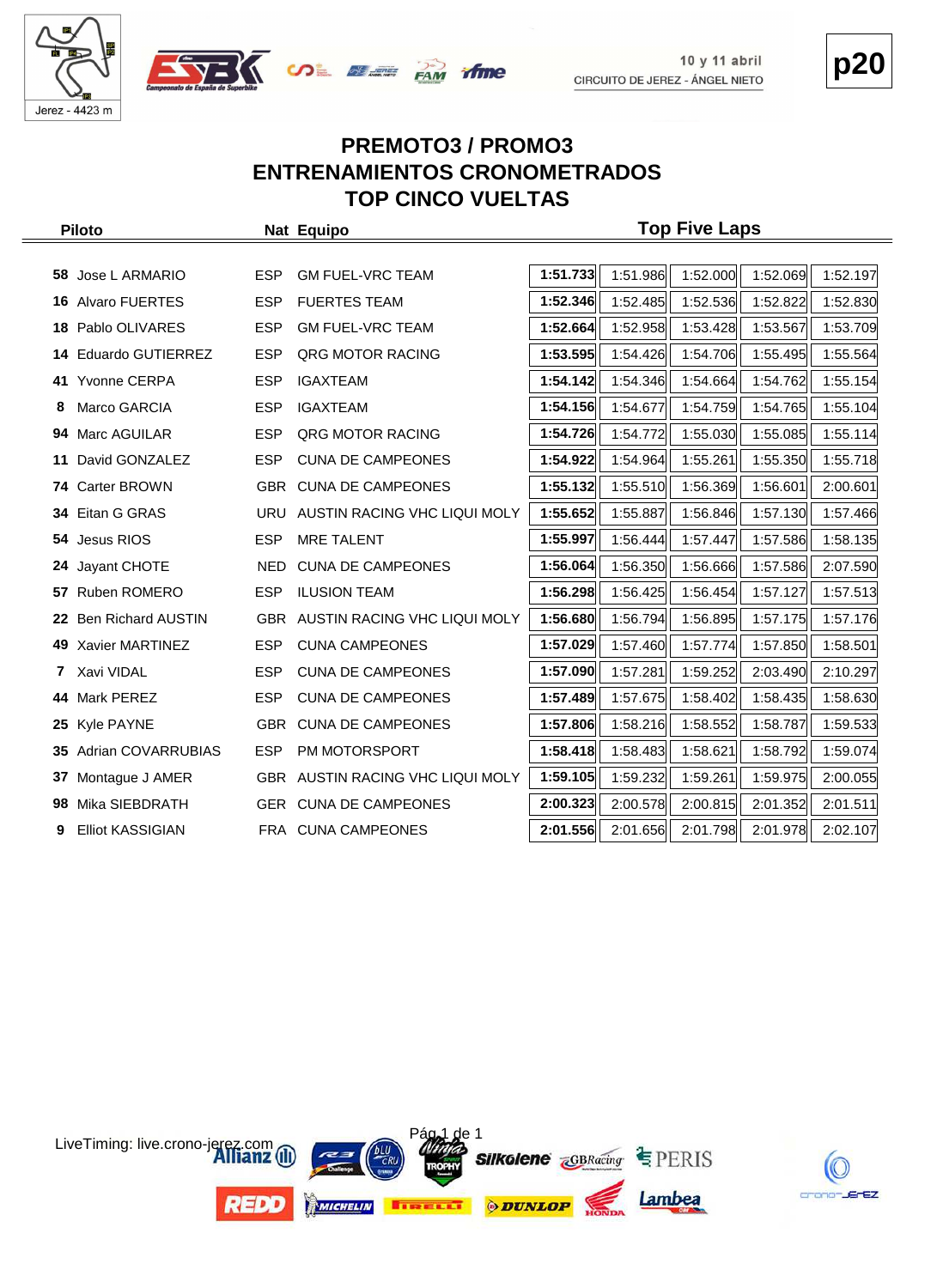

 $\equiv$ 



#### **PREMOTO3 / PROMO3 ENTRENAMIENTOS CRONOMETRADOS 40 MEJORES VELOCIDADES MÁXIMAS**

| <b>Dorsal</b> | <b>Piloto</b>             | <b>Nat</b> | Equipo                          | Maq.             | Hora     | <b>Vuelta</b>  | <b>Vmax</b> |
|---------------|---------------------------|------------|---------------------------------|------------------|----------|----------------|-------------|
| 41            | Yvonne CERPA              | <b>ESP</b> | <b>IGAXTEAM</b>                 | <b>BEON</b>      | 9:43:01  | 1              | 195,8       |
| 16            | Alvaro FUERTES            | <b>ESP</b> | <b>FUERTES TEAM</b>             | <b>BEON</b>      | 9:43:01  | 1              | 195,8       |
| 41            | Yvonne CERPA              | <b>ESP</b> | <b>IGAXTEAM</b>                 | <b>BEON</b>      | 9:44:57  | 2              | 195,0       |
| 16            | Alvaro FUERTES            | <b>ESP</b> | <b>FUERTES TEAM</b>             | <b>BEON</b>      | 9:41:06  | 0              | 194,0       |
| 14            | Eduardo GUTIERREZ         | <b>ESP</b> | QRG MOTOR RACING                | <b>BEON</b>      | 9:44:55  | 2              | 192,8       |
| 14            | Eduardo GUTIERREZ         | <b>ESP</b> | QRG MOTOR RACING                | <b>BEON</b>      | 10:09:01 | 12             | 192,7       |
| 14            | Eduardo GUTIERREZ         | <b>ESP</b> | QRG MOTOR RACING                | <b>BEON</b>      | 9:46:49  | 3              | 192,4       |
| 58            | Jose L ARMARIO            | <b>ESP</b> | <b>GM FUEL-VRC TEAM</b>         |                  | 10:00:22 | $\overline{7}$ | 192,4       |
| 8             | Marco GARCIA              | <b>ESP</b> | <b>IGAXTEAM</b>                 | <b>BEON</b>      | 9:46:53  | 3              | 191,7       |
| 8             | Marco GARCIA              | <b>ESP</b> | <b>IGAXTEAM</b>                 | <b>BEON</b>      | 10:01:23 | 8              | 191,6       |
| 8             | Marco GARCIA              | <b>ESP</b> | <b>IGAXTEAM</b>                 | <b>BEON</b>      | 10:03:18 | 9              | 191,5       |
| 34            | Eitan G GRAS              | <b>URU</b> | AUSTIN RACING VHC LIQUI MOL     | <b>BEON</b>      | 10:09:02 | 8              | 191,4       |
| 16            | Alvaro FUERTES            | <b>ESP</b> | <b>FUERTES TEAM</b>             | <b>BEON</b>      | 9:48:44  | 4              | 191,2       |
| 8             | Marco GARCIA              | <b>ESP</b> | <b>IGAXTEAM</b>                 | <b>BEON</b>      | 9:48:47  | 4              | 191,2       |
| 41            | Yvonne CERPA              | <b>ESP</b> | <b>IGAXTEAM</b>                 | <b>BEON</b>      | 9:46:52  | 3              | 191,2       |
| 94            | Marc AGUILAR              | <b>ESP</b> | QRG MOTOR RACING                | <b>BEON</b>      | 10:06:35 | 11             | 191,1       |
| 8             | Marco GARCIA              | <b>ESP</b> | <b>IGAXTEAM</b>                 | <b>BEON</b>      | 9:41:02  | 0              | 191,0       |
| 8             | Marco GARCIA              | <b>ESP</b> | <b>IGAXTEAM</b>                 | <b>BEON</b>      | 9:52:36  | 6              | 191,0       |
| 14            | Eduardo GUTIERREZ         | <b>ESP</b> | QRG MOTOR RACING                | <b>BEON</b>      | 9:57:39  | $\overline{7}$ | 190,9       |
| 16            | Alvaro FUERTES            | <b>ESP</b> | <b>FUERTES TEAM</b>             | <b>BEON</b>      | 9:59:28  | 8              | 190,7       |
| 41            | Yvonne CERPA              | <b>ESP</b> | <b>IGAXTEAM</b>                 | <b>BEON</b>      | 9:50:41  | 5              | 190,7       |
| 41            | Yvonne CERPA              | <b>ESP</b> | <b>IGAXTEAM</b>                 | <b>BEON</b>      | 10:01:23 | 8              | 190,6       |
| 34            | Eitan G GRAS              | URU        | AUSTIN RACING VHC LIQUI MOL     | <b>BEON</b>      | 10:07:06 | $\overline{7}$ | 190,5       |
| 8             | Marco GARCIA              | <b>ESP</b> | <b>IGAXTEAM</b>                 | <b>BEON</b>      | 10:07:09 | 11             | 190,4       |
| 18            | Pablo OLIVARES            | <b>ESP</b> | <b>GM FUEL-VRC TEAM</b>         | <b>MIR RACIN</b> | 9:41:03  | 0              | 190,3       |
| 8             | Marco GARCIA              | <b>ESP</b> | <b>IGAXTEAM</b>                 | <b>BEON</b>      | 9:43:00  | 1              | 190,3       |
| 94            | Marc AGUILAR              | <b>ESP</b> | QRG MOTOR RACING                | <b>BEON</b>      | 9:49:38  | 4              | 190,2       |
| 8             | Marco GARCIA              | <b>ESP</b> | <b>IGAXTEAM</b>                 | <b>BEON</b>      | 9:50:42  | 5              | 190,2       |
| 41            | Yvonne CERPA              | <b>ESP</b> | <b>IGAXTEAM</b>                 | <b>BEON</b>      | 9:48:47  | 4              | 190,1       |
| 22            | <b>Ben Richard AUSTIN</b> |            | GBR AUSTIN RACING VHC LIQUI MOL | <b>BEON</b>      | 10:05:14 | 8              | 189,9       |
| 8             | Marco GARCIA              | <b>ESP</b> | <b>IGAXTEAM</b>                 | <b>BEON</b>      | 10:09:03 | 12             | 189,9       |
| 22            | <b>Ben Richard AUSTIN</b> |            | GBR AUSTIN RACING VHC LIQUI MOL | <b>BEON</b>      | 9:45:35  | 2              | 189,8       |
| 94            | Marc AGUILAR              | <b>ESP</b> | QRG MOTOR RACING                | <b>BEON</b>      | 10:00:49 | 8              | 189,8       |
| 41            | Yvonne CERPA              | <b>ESP</b> | <b>IGAXTEAM</b>                 | <b>BEON</b>      | 9:41:02  | $\mathbf 0$    | 189,8       |
| 14            | Eduardo GUTIERREZ         | <b>ESP</b> | QRG MOTOR RACING                | <b>BEON</b>      | 9:55:43  | 6              | 189,8       |
| 16            | <b>Alvaro FUERTES</b>     | <b>ESP</b> | <b>FUERTES TEAM</b>             | <b>BEON</b>      | 10:07:08 | 12             | 189,6       |
| 94            | Marc AGUILAR              | <b>ESP</b> | QRG MOTOR RACING                | <b>BEON</b>      | 10:04:40 | 10             | 189,5       |
| 94            | Marc AGUILAR              | <b>ESP</b> | QRG MOTOR RACING                | <b>BEON</b>      | 9:45:47  | 2              | 189,5       |
| 8             | Marco GARCIA              | <b>ESP</b> | <b>IGAXTEAM</b>                 | <b>BEON</b>      | 9:44:57  | 2              | 189,5       |
| 18            | Pablo OLIVARES            | <b>ESP</b> | <b>GM FUEL-VRC TEAM</b>         | <b>MIR RACIN</b> | 9:49:12  | 4              | 189,3       |